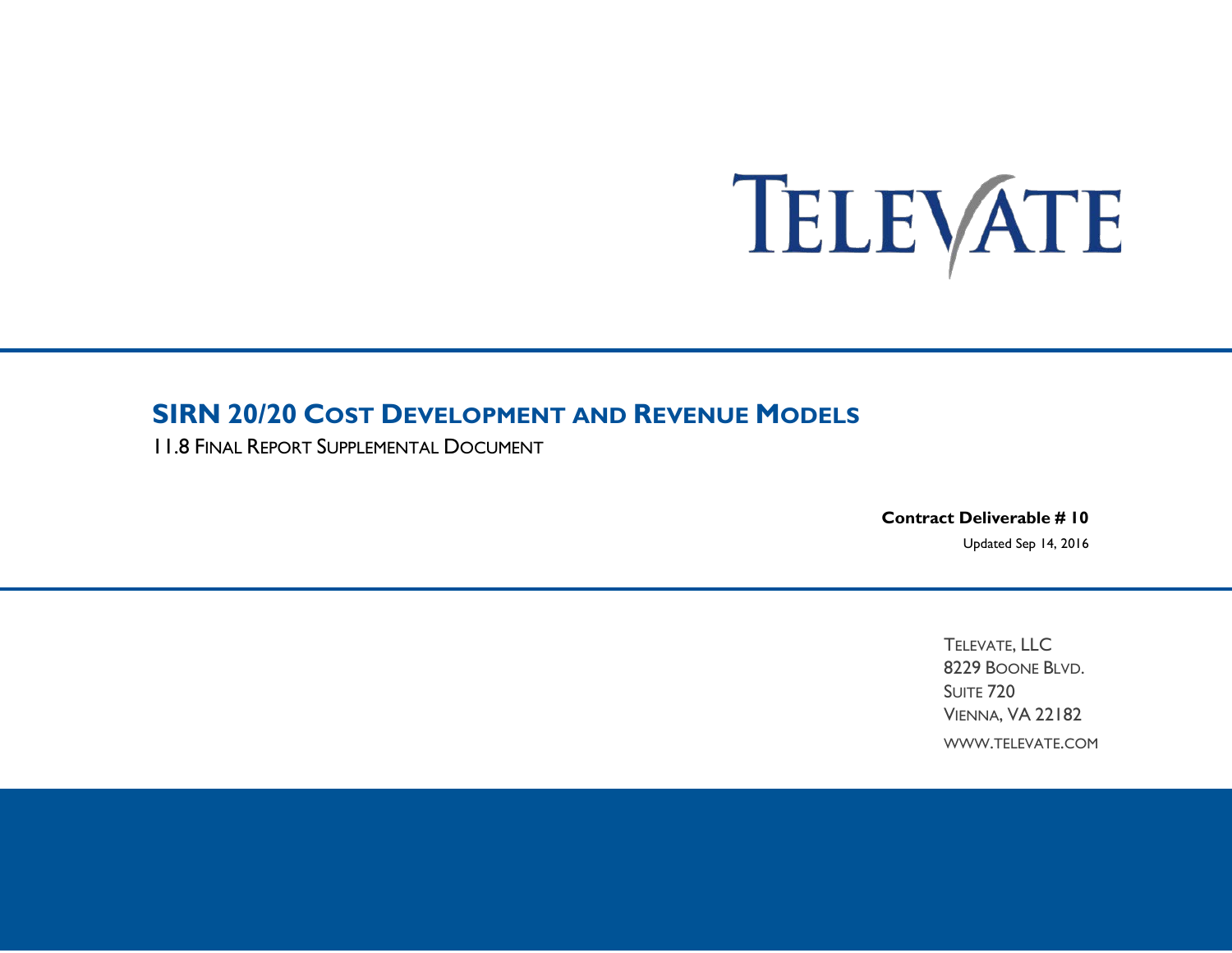# Contents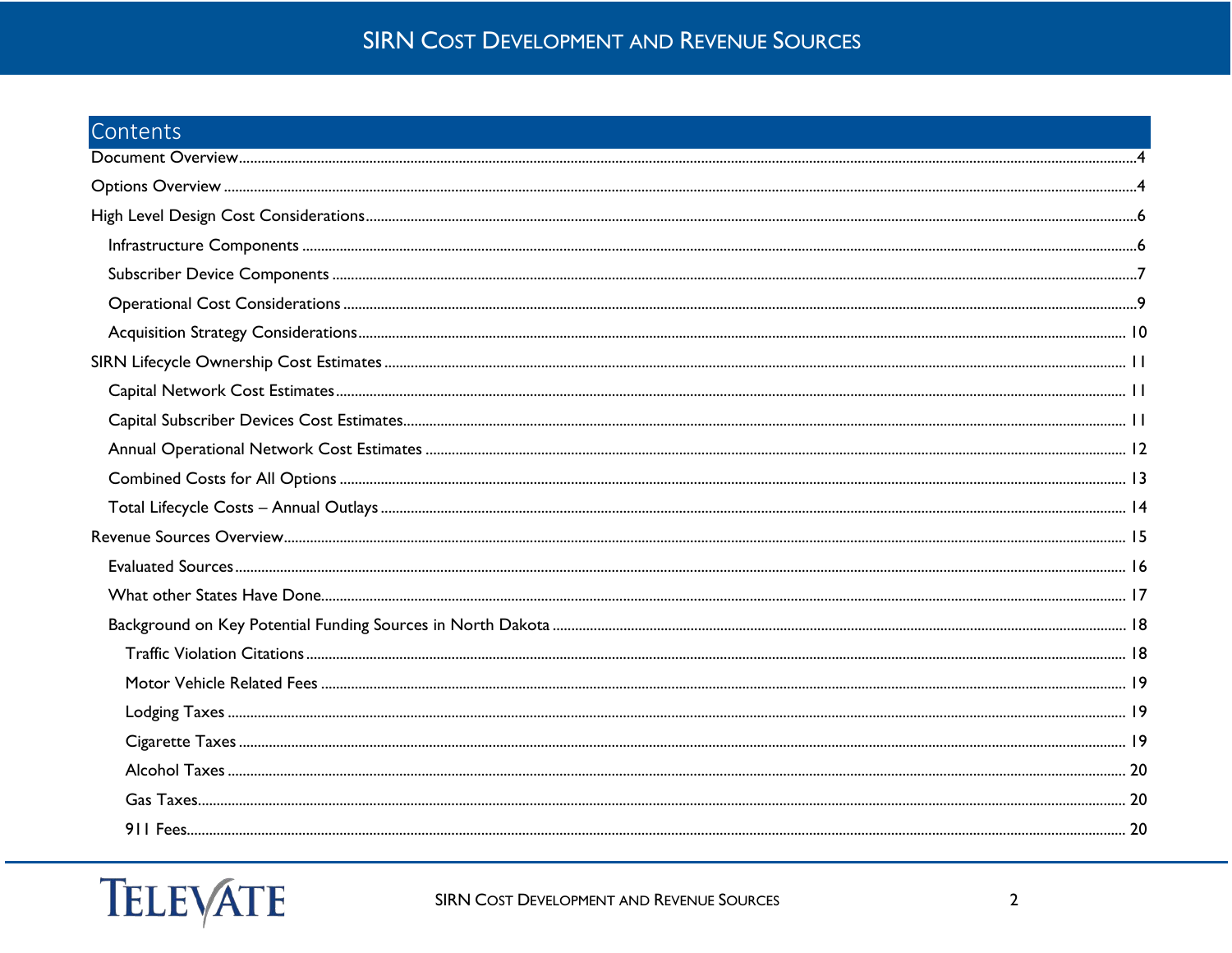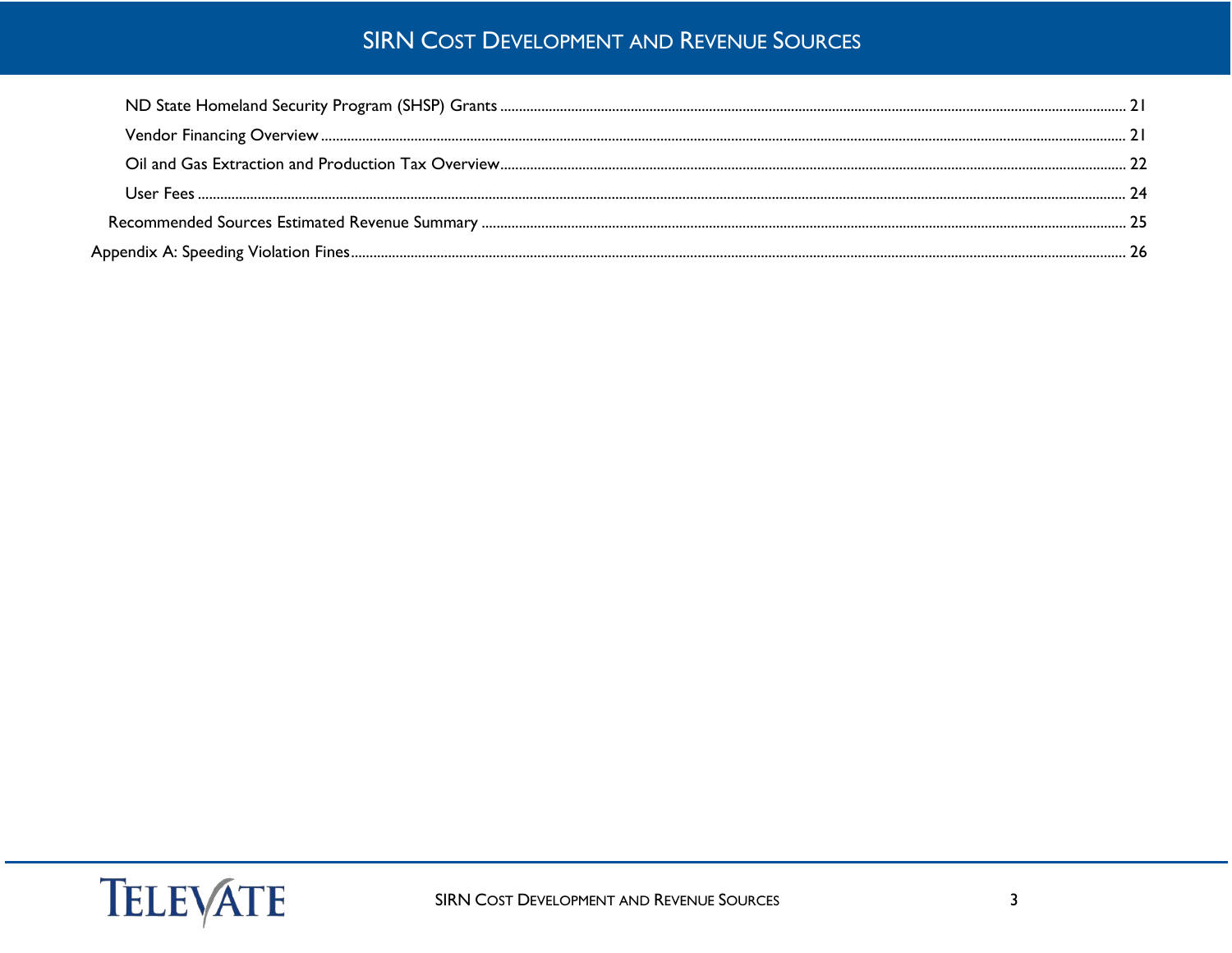# <span id="page-3-2"></span><span id="page-3-0"></span>Document Overview

This document provides a synopsis of the *SIRN capital and operational expenditure development*, and a summary of the *proposed revenue sources* in fulfillment of Deliverable 10.

# <span id="page-3-1"></span>**Options Overview**

In developing the estimated costs for SIRN, several options were evaluated. This document presents three of those options summarized below; however, the considerations and basis discussions focus on the Hybrid VHF Portable Network option.

| I. Hybrid VHF Portable <sup>1</sup><br><b>Network</b><br>Network VHF mobile coverage<br>statewide<br><b>Options</b><br><b>Description</b><br>Direct Network VHF Portable<br>service<br>800 MHz Network Portable<br>service in "Urban Areas" | 2. Hybrid VHF Mobile Network<br>Network VHF mobile coverage<br>statewide<br>VR-based VHF Portable service<br>800 MHz Network Portable<br>service in "Urban Areas" | 3.800 MHz Mobile Network<br>Network 800 MHz mobile<br>$\blacksquare$<br>coverage statewide<br>VR-based 800 MHz Portable<br>$\blacksquare$<br>service<br>800 MHz Network Portable<br>service in "Urban Areas" |
|---------------------------------------------------------------------------------------------------------------------------------------------------------------------------------------------------------------------------------------------|-------------------------------------------------------------------------------------------------------------------------------------------------------------------|--------------------------------------------------------------------------------------------------------------------------------------------------------------------------------------------------------------|
|---------------------------------------------------------------------------------------------------------------------------------------------------------------------------------------------------------------------------------------------|-------------------------------------------------------------------------------------------------------------------------------------------------------------------|--------------------------------------------------------------------------------------------------------------------------------------------------------------------------------------------------------------|

<sup>&</sup>lt;sup>1</sup> Portable refers to a network that fulfills service levels as defined in the Baseline Requirements, and not a ubiquitous statewide on-street portable service. This proposed SIRN architecture does include some VR usage to increase overall network reliability in very remote areas of the State.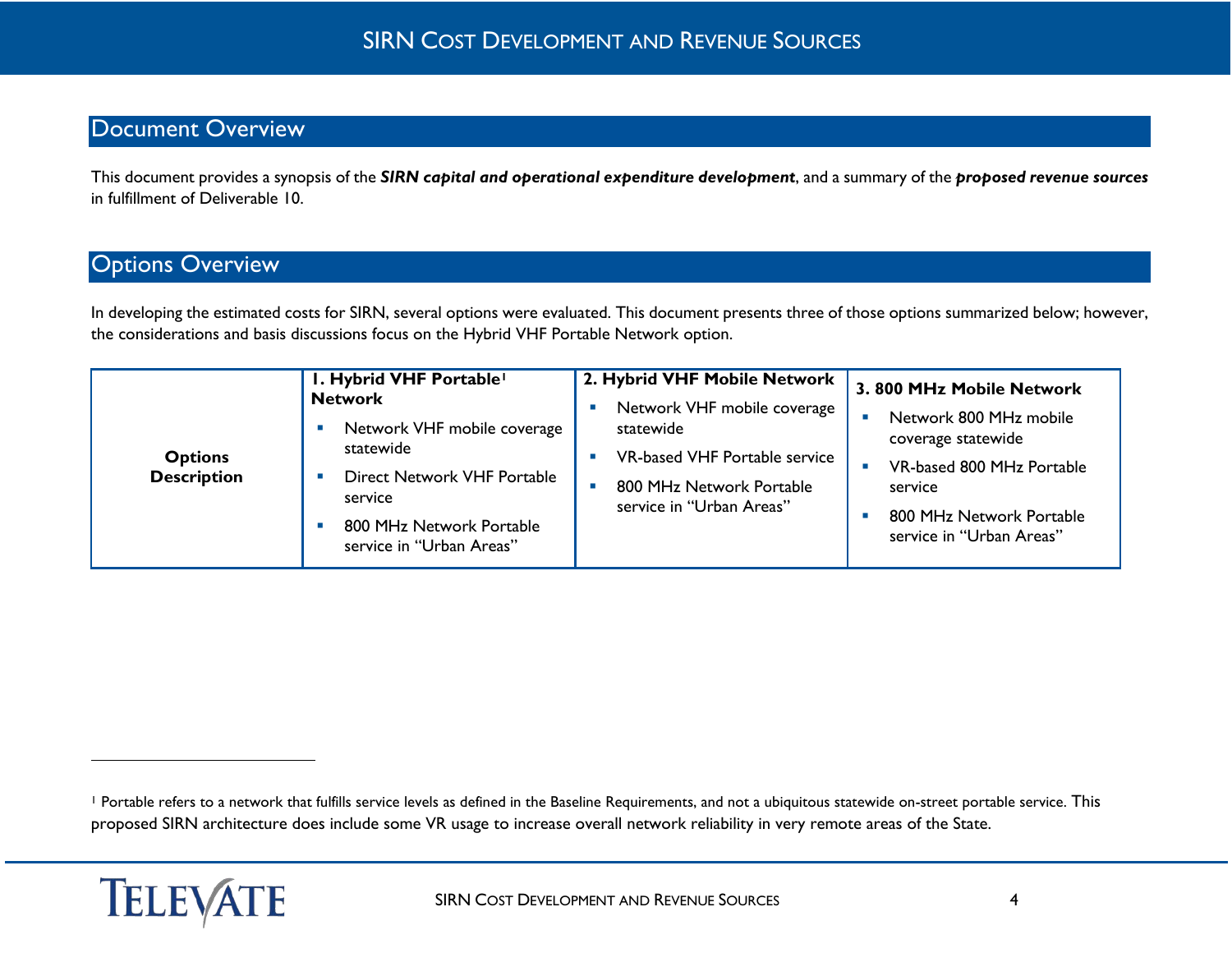<span id="page-4-2"></span><span id="page-4-1"></span><span id="page-4-0"></span>1. **VHF-P-S | 800-P-U**: Hybrid VHF and 800 MHz network. Under this option, SIRN is designed to fulfill the Baseline Requirements currently established through stakeholder outreach and the requirements gathering efforts. SIRN would provide Network VHF mobile coverage statewide, and Network VHF Portable per the baseline requirements. In addition to VHF service, 800 MHz Network Portable service in six "Urban Areas" is included. To ensure portable service in areas with limited portable service, all State and Rural/County law enforcement entities will be equipped with "cross-band" analog 800 MHz vehicular repeaters (VR) which extend Network VHF service on the 800 MHz spectrum. These personnel will also be furnished with dual band radios to support VR operation. Dual band radios can additionally be used by State and Rural for Network Portable service during mutual aid response while within the 800 MHz Urban Areas.

Key Urban Area Fire/EMS apparatus and Law Enforcement ("LE") vehicles will be equipped with VR and Dual Band Portables (i) to enhance inbuilding operations within urban areas and (ii) to support outbound mutual aid response outside of the 800 MHz Urban area footprint.

Rural and County Fire/Ambulance/EMS ("Fire/AMB") are currently designed and priced for VHF only trunked service. However, depending on the requirements, some apparatuses may need to be equipped with VR to support Portable service in deficient areas. Some populous counties which are expected to have adequate portable VHF service or traditionally do not use VR's will likely not be equipped with VR's; these VRs would be allocated to some Rural and County Fire/EMS to enhance Portable Service.

- **2. VHF-M-S | 800-P-U:** Under this option, SIRN is design to provide Mobile Only VHF service statewide[2](#page-4-0) with 800 MHz Network Portable service in six "Urban Areas." Portable network access is primarily provided through Vehicular Repeaters; therefore, *all* State and Rural/County vehicles will be equipped with VRs and Dual-band Portable devices to support Portable service, thereby addressing the Baseline Requirements. Additional network relays and in-building solutions may be required to support paging and portable service where a VR is not present.
- 3. **800-M-S | 800-P-U**: Under this option, SIRN operates on the 800 MHz[3](#page-4-1) spectrum throughout the state. The level of service would be similar to Option 2 with 800 MHz Mobile Only service statewide and 800 MHz Network Portable service in six "Urban Areas." Portable network access is primarily provided through Vehicular Repeaters; therefore *all* State and Rural/County vehicles will be equipped with "in-band" analog VRs[4](#page-4-2) and Trunked Portable devices to support Portable service, thereby addressing the Baseline Requirements. Additional network relays and in-building solutions may be required to support paging and portable service where a VR is not present.

<sup>4</sup> In-band VRs would use either 700 MHz or 800 MHz, depending on the SIRN architecture. However, careful consideration is required to ensure sufficient isolation between the network and VR frequency bands; limited isolation within the bands may require much more costly Digital Vehicular Repeaters (VR).



<sup>2</sup> VHF Network Portable service would be available in the vicinity of the base stations.

<sup>3</sup> 800 MHz refers to both the 700 MHz and 800 MHz narrowband public safety spectrum bands.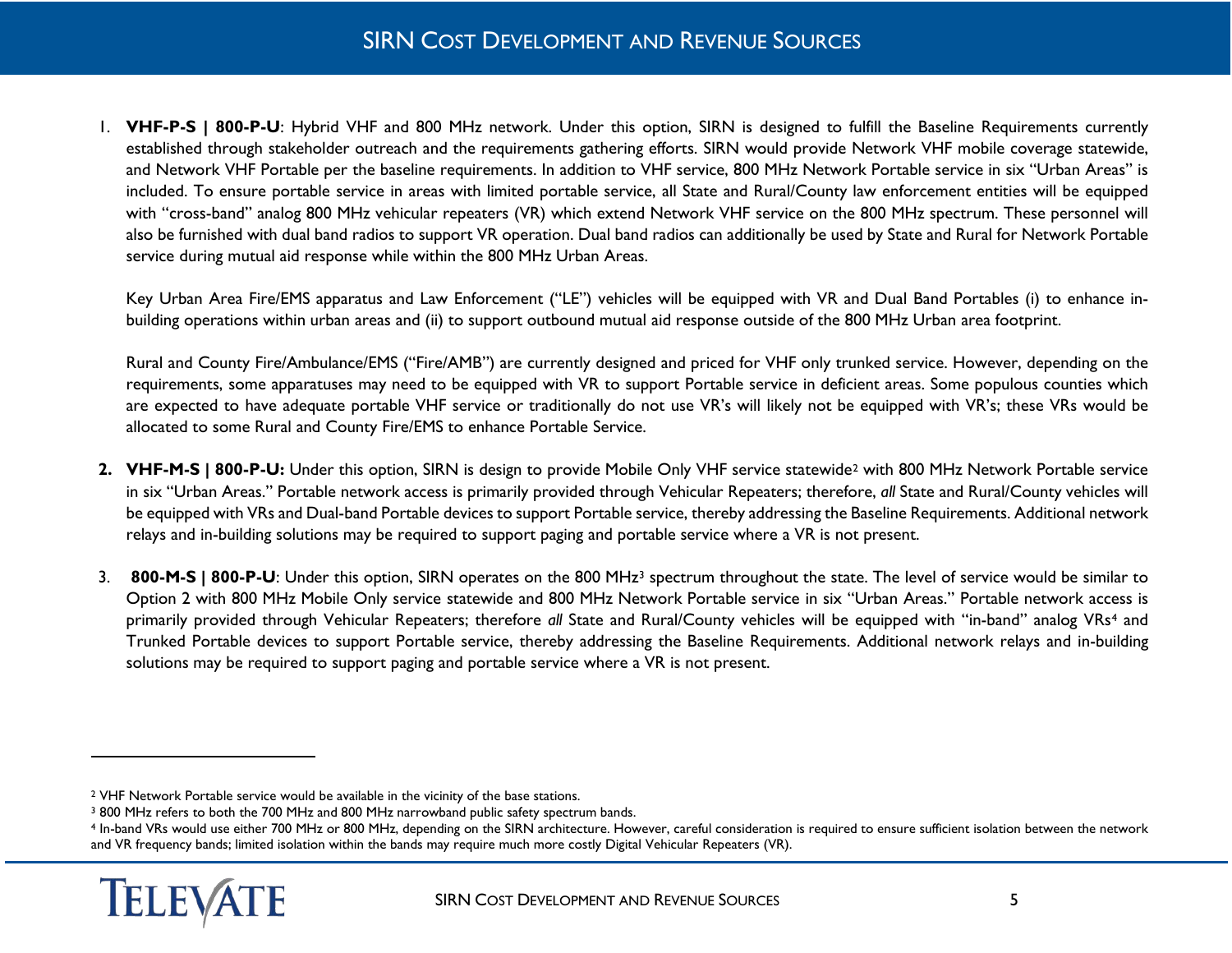# <span id="page-5-0"></span>High Level Design Cost Considerations

## <span id="page-5-1"></span>**INFRASTRUCTURE COMPONENTS**

Below are key elements and assumptions used in developing the capital cost models for the SIRN fixed infrastructure.

- Site Count
	- o 145 Tx/Rx, and Rx Only sites (**VHF-P-S | 800-P-U**)
	- o 9 12 800 MHz sites in Urban Areas
	- o Typical Loaded Site Cost (excluding central engineering/PM) \$430 k
	- o 142 existing & 3 new tower builds
- **Backhaul Connectivity** 
	- $\circ$  95% of sites → Fiber Connectivity (See D8: Tower Database for site-specific data)
	- o 5% of sites  $→$  Microwave links (See D8: Tower Database for site-specific data)
- **Power Systems** 
	- o All new UPS and Battery Plants
	- o 50% of sites with new generators and shelters (See D8: Tower Database for site-specific data)
- **Traffic Capacity** 
	- o Average 5.25 VHF channels (voice and paging) by site
- **PSAP Elements** 
	- o 80 Dispatch Consoles
	- o Interfaces to logging recorders, CAD applications
	- o CSSI and other interfaces & Integration, as required
- **Paging Layer and Related Interfaces**
- Fire Station Interfaces and Integration @ 380 Fire stations
- **Vendor Services** 
	- o A&E, Site Prep, Structural Analysis, R56 Test
	- o Site Engineering/Design
	- o Channel Planning, Coordination, Acquisition
	- o System Engineering Optimization, Documentation, DDR/Engineering
	- o Project Management Services
	- o Construction/Site Management Services
	- o Acceptance Testing, Functional Testing, Other
	- o Project Coordination/Administration
	- o Device Provisioning and Coordination
	- o Fleetmap Services and Design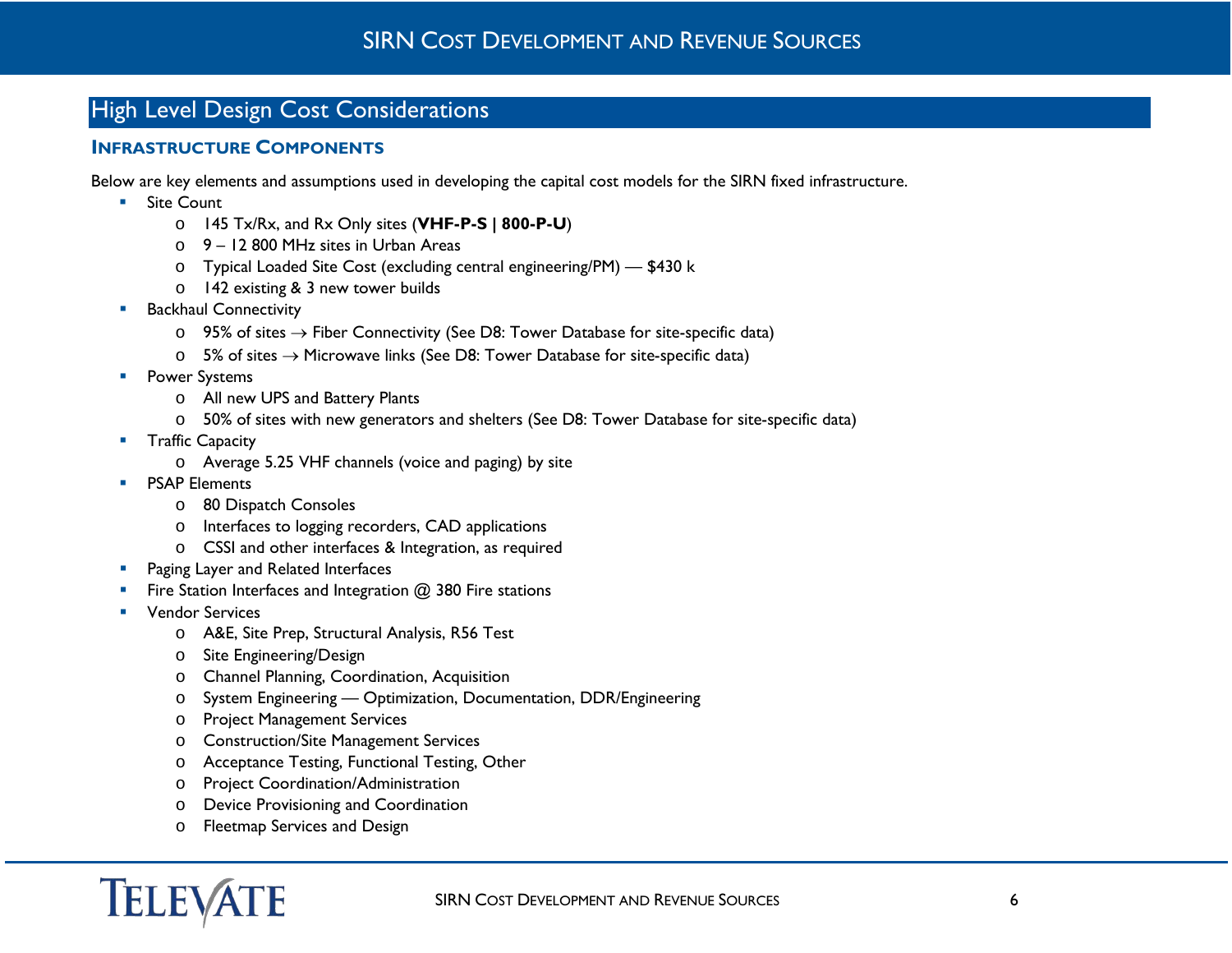- o System Decommission
- **In-building Solutions** 
	- o @ 106 buildings
- **State PMO Team** 
	- o Construction and Field QA/Management Services
	- o Independent Certification/Validation Services
	- o Engineering, Network Planning, Deployment
	- o Project Management/Leadership
	- o Technical and Senior Management
	- o Expenses (office, travel, vehicle, equipment, etc.)
- 7.5% Contingency
- Assumes  $4 5$  year deployment timeline

## <span id="page-6-0"></span>**SUBSCRIBER DEVICE COMPONENTS**

Below are key elements and assumptions used in developing the capital cost models for the SIRN subscriber devices. Depending on features, capabilities and form factor, land mobile radio devices can range in cost from \$1,500 to \$9,000. Therefore it is important to align the radio type to the needs of the end user. End users were grouped into multiple categories by function (Law Enforcement [LE], Ambulance EMS [AMB], etc.) as well as jurisdiction (County/Rural, Urban) as tabulated and quantified below. In addition, encryption capability is assumed for all law enforcement agencies.

| <b>SUBSCRIBER TYPE BY FUNCTION AND JURISDICTION</b> |            |                                                              |                                                              |                              |  |  |  |  |
|-----------------------------------------------------|------------|--------------------------------------------------------------|--------------------------------------------------------------|------------------------------|--|--|--|--|
|                                                     | <b>Qty</b> | $\sqrt{}$ VHF-P-S   800-P-U                                  | <b>VHF-M-S   800-P-U</b>                                     | 800-M-S   800-P-U            |  |  |  |  |
| <b>State LE Mobile</b>                              | 258        | Tier 2 Mobile + $VR^*$                                       | Tier 2 Mobile + $VR^*$                                       | Tier 2 Mobile $+$ VR $*$     |  |  |  |  |
| <b>State LE Portable</b>                            | <b>270</b> | Tier   Portable + Dual                                       | Tier   Portable + Dual                                       | Tier 3 Portable 800 MHz Only |  |  |  |  |
| <b>County LE Mobile</b>                             | 800        | Tier 2 Mobile + $VR^*$                                       | Tier 2 Mobile $+$ VR $*$                                     | Tier 2 Mobile $+$ VR $*$     |  |  |  |  |
| County LE Portable                                  | 1.042      | Tier   Portable + Dual                                       | Tier   Portable + Dual                                       | Tier 3 Portable VHF Only     |  |  |  |  |
| <b>County FD-AMB Mobile</b>                         | 2,380      | Tier 3 Mobile VHF Only                                       | Tier 2 Mobile + $VR^*$                                       | Tier 2 Mobile + VR*          |  |  |  |  |
| <b>County FD-AMB Portable</b>                       | 4,448      | Tier 3 Portable VHF Only                                     | Tier 2 Portable + Dual                                       | Tier 3 Portable 800 MHz Only |  |  |  |  |
| Urban FD-AMB Mobile                                 | 378        | 25% Tier 2 Mobile + Dual<br>75% Tier 3 Mobile Only (800 MHz) | 25% Tier 2 Mobile + Dual<br>75% Tier 3 Mobile Only (800 MHz) | Tier 2 Mobile + VR*          |  |  |  |  |

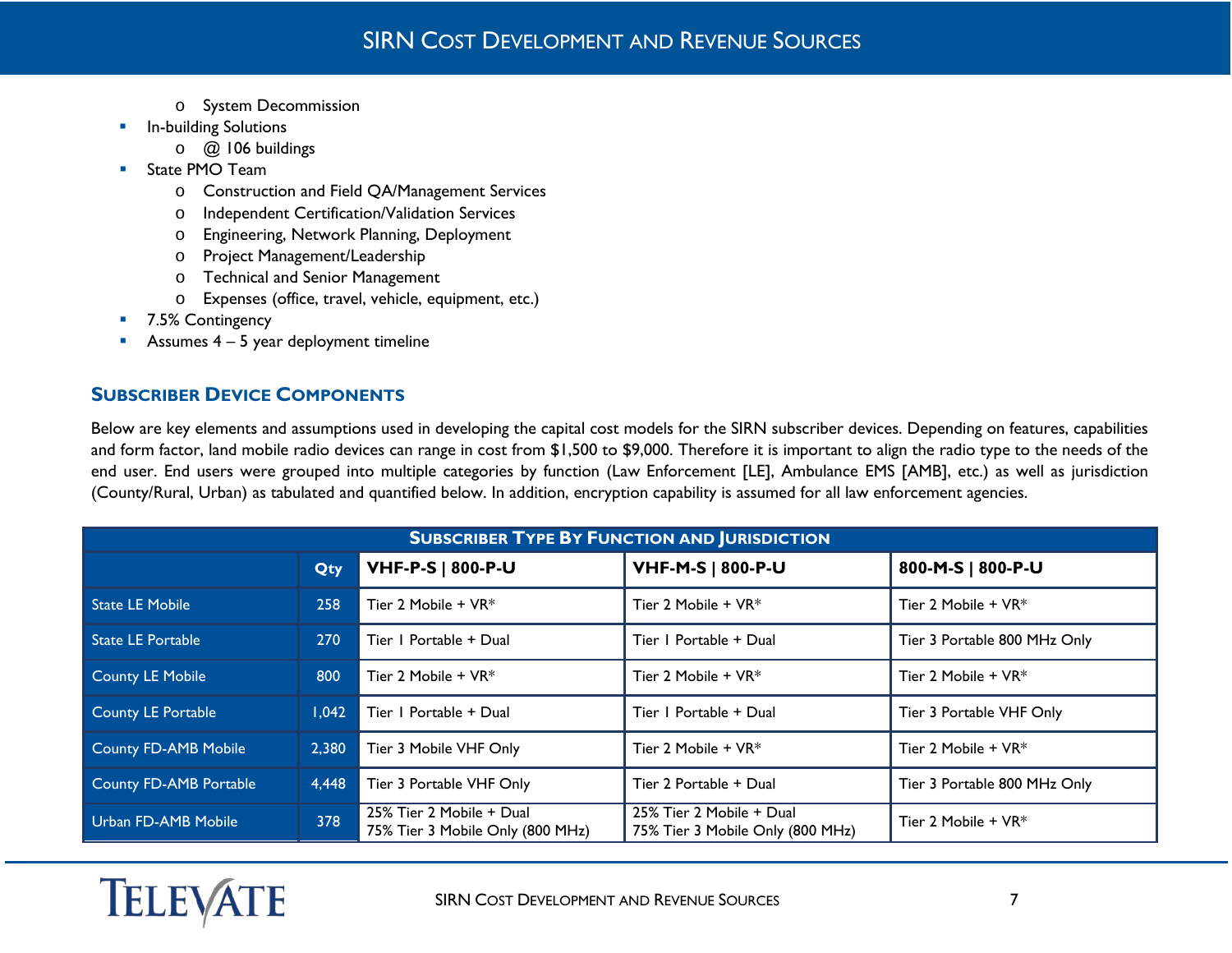| Urban FD-AMB Portable                          | 692   | 25% Tier   Portable + Dual<br>75% Tier 2 Portable 800 MHz | Tier 2 Portable VHF Only                                     | Tier 2 Portable 800 MHz Only                                |
|------------------------------------------------|-------|-----------------------------------------------------------|--------------------------------------------------------------|-------------------------------------------------------------|
| <b>Urban LE Mobile</b>                         | 404   | Tier 2 Mobile + Dual                                      | 75% Tier 2 Mobile + Dual<br>25% Tier 3 Mobile Only (800 MHz) | 50% Tier 2 Mobile + VR*<br>50% Tier 3 Mobile Only (800 MHz) |
| Urban LE Portable                              | 1.006 | Tier   Portable + Dual                                    | Tier 2 Portable 800 MHz Only                                 | Tier 2 Portable 800 MHz Only                                |
| <b>State DOT Mobile</b>                        | 800   | Tier 4 Mobile VHF Only                                    | Tier 4 Mobile VHF Only                                       | Tier 4 Mobile Only (800 MHz)                                |
| <b>State DOT Portable</b>                      | 150   | Tier 4 Portable VHF Only                                  | Tier 4 Portable VHF Only                                     | Tier 4 Portable 800 MHz Only                                |
| <b>Other Public Safety Mobile</b>              | 253   | Tier 2 Mobile VHF Only/800 MHz -<br>Various               | Tier 2 Mobile VHF Only/800 MHz -<br><b>Various</b>           | Tier 2 Mobile VHF Only/800 MHz -<br>Various                 |
| Other Public Safety Portable                   | 410   | Tier 3 Portable 800 MHz Only -<br>Various                 | Tier 3 Portable 800 MHz Only -<br>Various                    | Tier 3 Portable 800 MHz Only -<br>Various                   |
| Public Service (County and<br>Urban) Mobile*   | 5258  | Tier 4 Mobile VHF Only/800 MHz for<br>Urban               | Tier 4 Mobile VHF Only/800 MHz for<br>Urban                  | Tier 4 Mobile Only (800 MHz)                                |
| Public Service (County and<br>Urban) Portable* | 1075  | Tier 4 Portable VHF Only/800 MHz for<br>Urban             | Tier 4 Portable VHF Only/800 MHz for<br>Urban                | Tier 4 Portable 800 MHz Only                                |
| *For WITH Public Service Options               |       |                                                           |                                                              |                                                             |

#### *Subscriber Services*

Installation and programming of subscriber related services are also incorporated into the cost models. Certain central activities such as radio configuration profiles development, device registration provisioning, and overall project subscriber deployment management have been classified under the fixed infrastructure Vendor and State PMO services categories.

#### *Additional Device Considerations*

Reuse of Existing Devices:

- 2,157 upgradeable radios available (See D8: Subscriber Database for details): Typically, upgraded radios will be transitioned from agencies receiving 800MHz or Dual Band radios (urban and law enforcement entities) to County FD-AMB. However, in some cases, the owning agency may retain the upgraded radio regardless of its function (e.g., an upgradeable mid-tier public service radio which would be used for public safety purposes would not be transferred to a public safety agency although that approach as noted in (2) below could yield higher savings.
	- o Savings from upgrading these radios *are presented in this document as "Upgrade Savings"*
- <sup>4</sup>,875 XTS/XTL in inventory which could be upgraded are reaching end-of-life status. While these radios with an upgrade prior to 2019 can be reused on SIRN, these radios will likely require replacement in the mid-term unless the targeted users begin migrating to other suitable technologies.
	- o Savings from reusing these assets have been computed *but are not presented in this document*.
- See Subscriber Database for specific devices and types considered for upgrade.

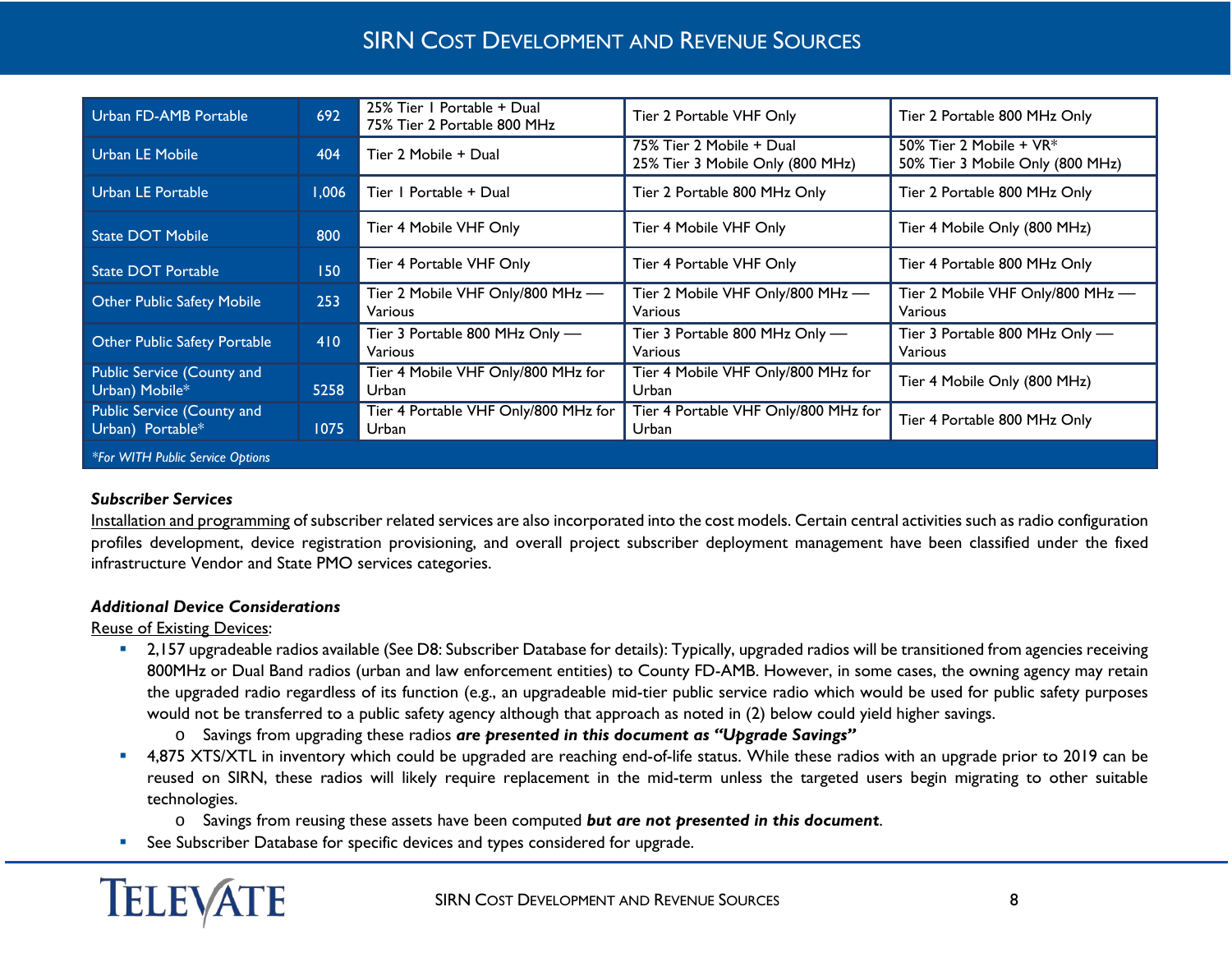#### Notes:

- 1. In general, leveraging existing radios is expected to be an involved logistical process to obtain, provision, and reallocate radios from one agency to another.
- 2. The value of a reusable asset may vary depending on the agency that receives it. Paying \$800 for an upgrade for a user that would have received a \$4,000 radio yields a saving of \$3,200, while doing the same to an allocating the upgraded radio to an agency slated for a \$2000 new radio would yield a saving of \$1,200.

#### Vehicular Repeater Type:

Analog vs Digital: The costs presented in this document are based on typical vendor ranges for Analog Vehicular Repeaters. Options based on digital VRs were evaluated and precluded from presentation due to the high cost and potentially limited technical benefit. However, it is possible that certain agencies may opt to employ the digital VR. It is noted that furnishing all VRs enumerated in Option 1 with digital capability could raise the overall capital costs by \$6 – \$8 M. Because the Mobile options (2 and 3) rely primarily on VRs for portable usage, the costs would be significantly more.

#### Analog Only Portable Radio

Additionally, under options 2 and 3, Analog Only portable radios were evaluated as a cost cutting measure but are not presented in this document.

## <span id="page-8-0"></span>**OPERATIONAL COST CONSIDERATIONS**

|               | <b>Operational Components</b>           |                                                                                                    |
|---------------|-----------------------------------------|----------------------------------------------------------------------------------------------------|
|               | Software Maintenance & Licensing        | Software updates, patches, technology updates (Vendor Only)<br>×,                                  |
| $\mathcal{P}$ | <b>Tower and Site Service</b>           | Infrastructure upkeep, brush removal, shelter maintenance<br>×,                                    |
| 3             | Network Operations Center               | System monitoring, customer service, trouble ticketing, Tier I support<br>$\overline{\phantom{a}}$ |
| 4             | Mobile Radio Network Field Maintenance  | Break/Fix maintenance, preventive maintenance, troubleshooting<br>×,                               |
| 5             | Subscriber Device Maintenance           | Break/Fix maintenance, preventive maintenance, troubleshooting<br>۰                                |
| 6             | Systems Engineering/Operations/Planning | On-going enhancements, user provisioning, process and quality engineering<br>×                     |

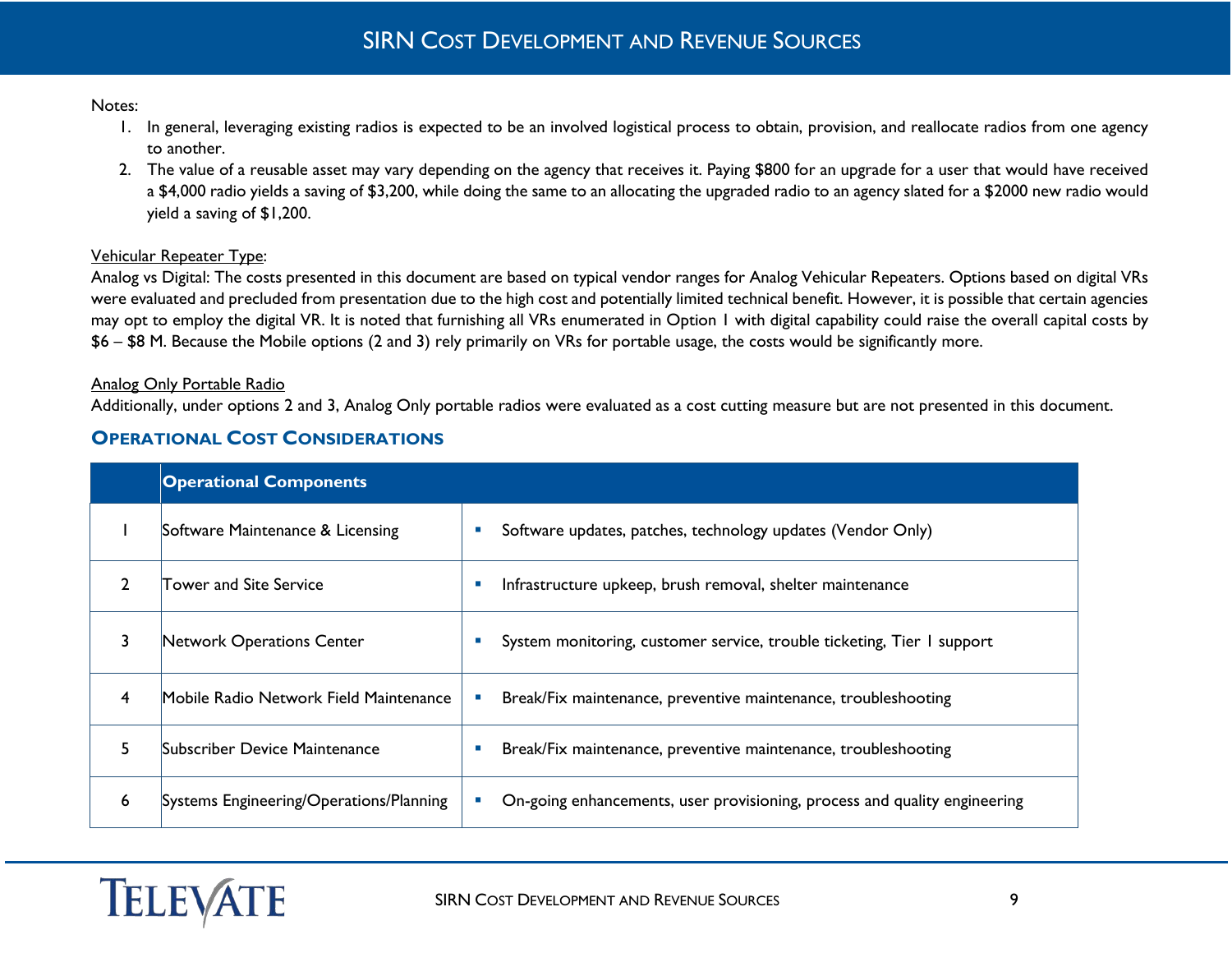| Project Management/Vendor Oversight | Program management, contracts managements, legal, administration |  |
|-------------------------------------|------------------------------------------------------------------|--|
| Annual Recurring Fees               | Rent, utilities, interconnect costs                              |  |

- Site Rent
	- o 73 sites government owned assumed no lease costs
	- o Remaining are either incremental (modified) increases to existing leases or new leases
- Item 2: Tower and Site Service Outsourced service
- Items 3 7 use an insourced model based on ITD's full cost recovery rates
	- o Between 29 37 total staff our factored, of which approximately 33% are existing staff that would be directly transitioned to SIRN operations

To reflect existing staff and other existing operational costs, the following itemization is included in this document:

- (i) Current OpEx Transfer: These are currently incurred operational costs by DES, DOT, and ITD on State Radio and other State elements which would be incorporated into or transferred directly to SIRN operations.
- (ii) New OpEx: Identifies estimated additional OpEx beyond current State agency expenditures on radio communications. It should be noted that local entities have annual expenditures that are not enumerated; therefore, from a holistic, statewide perspective, some portion of these estimates may also fall under "Current OpEx Transfer."

## <span id="page-9-0"></span>**ACQUISITION STRATEGY CONSIDERATIONS**

A modularly competitive procurement process is recommended to maximize competition within each of the functional elements of SIRN. Estimated costs presented in this document include projected negotiated costs using a mixture of the single and multi-vendor options below. Given the larger vendor market space for subscriber devices, higher savings may come to bear for that category.

- **Single-Vendor Model** 
	- o Single Vendor delivers SIRN as a turnkey solution providing ALL subscriber devices
	- o Competition is limited to few large radio vendors/integrators
	- o However, overall discounts could be higher for a bundled solution
- **Multi-Vendor Model** 
	- o Multiple Vendors deliver various elements of SIRN including possibly different vendors for different subscriber models
	- o Opens up competition for certain SIRN elements, including low- and mid-tier subscribers
	- o Increases internal programmatic, vendor(s) oversight, and quality assurance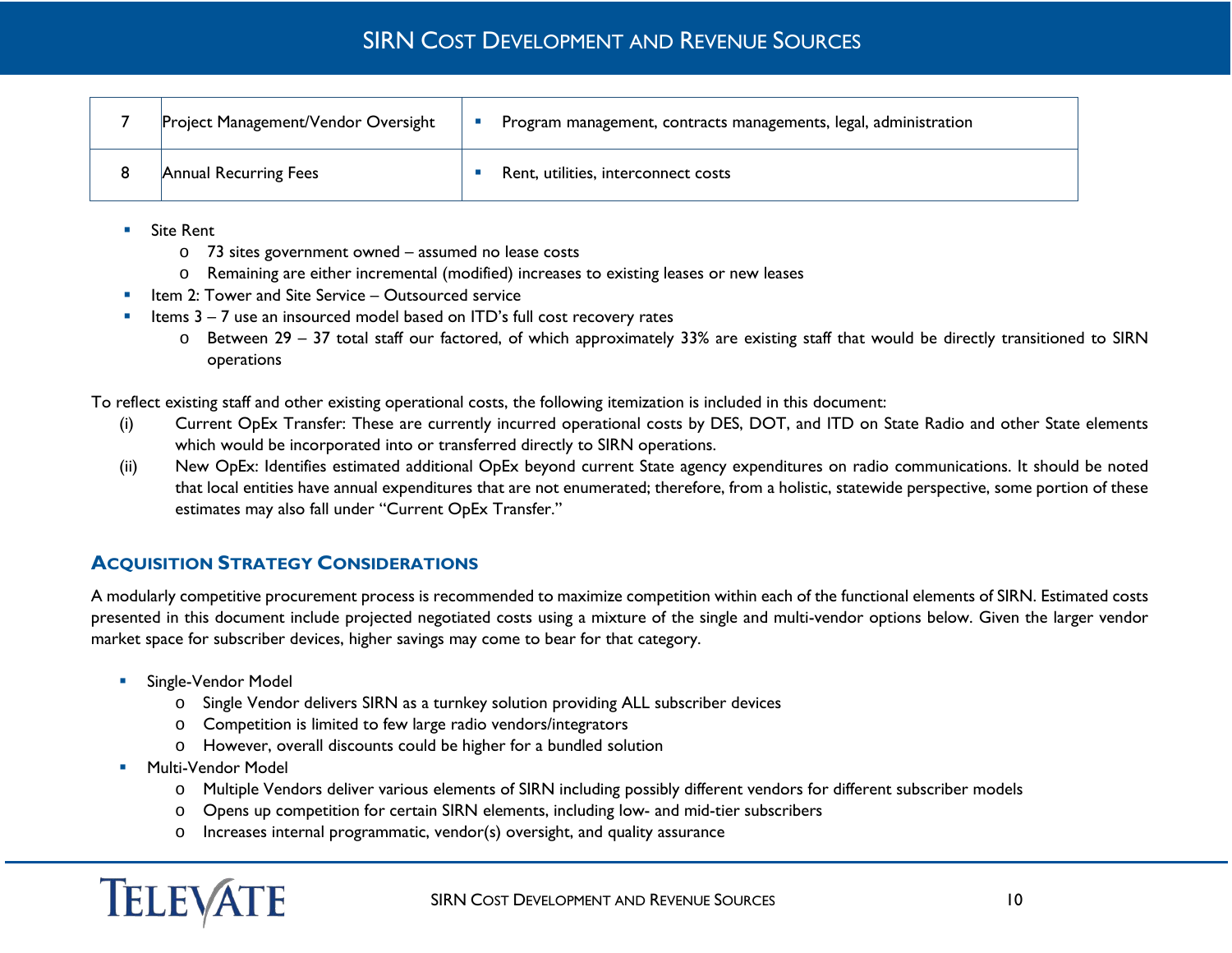# <span id="page-10-0"></span>SIRN Lifecycle Ownership Cost Estimates

## <span id="page-10-1"></span>**CAPITAL NETWORK COST ESTIMATES**

| <b>CAPITAL INFRASTRUCTURE COSTS</b>  |                                                                                                                               |                                  |  |  |  |
|--------------------------------------|-------------------------------------------------------------------------------------------------------------------------------|----------------------------------|--|--|--|
| <b>CAPEX Network Category</b>        | <b>Description</b>                                                                                                            | <b>Option I</b><br>(\$ Millions) |  |  |  |
| 01 Fixed Radio Networks              | Remote radio network equipment and installation                                                                               | 49.8                             |  |  |  |
| 02 Centralized Subsystems/Interfaces | Centralized equipment, interfaces to distributed systems and PSAPs                                                            | 6.6                              |  |  |  |
| 03_Civil and Power Infrastructure    | Shelters, towers, construction, power systems, architectural, civil<br>services                                               | 20.3                             |  |  |  |
| 04_Professional Services             | Vendor PM, QA/QC, planning, engineering, optimization, training,<br>construction management                                   | 19.5                             |  |  |  |
| 05 State PMO                         | Contracts managements, legal, procurement support, SIRN network<br>planning, QA/QC                                            | 8.5                              |  |  |  |
| L01 PSAP Subsystems                  | Dispatch Consoles, Interfaces to logging recorders, CAD<br>applications, CSSI and other interfaces & Integration, as required | 6.3                              |  |  |  |
| L02_In-Building Solutions            | In-building solutions - 106 buildings                                                                                         | 4.9                              |  |  |  |
| L03_Station Alerting Subsystems      | Fire Station Interfaces and Integration $@$ 380 Fire stations                                                                 | 3.3                              |  |  |  |
|                                      | 119.4                                                                                                                         |                                  |  |  |  |
|                                      | <b>GRAND TOTAL (15% Discount)</b>                                                                                             | 102.7                            |  |  |  |

## <span id="page-10-2"></span>**CAPITAL SUBSCRIBER DEVICES COST ESTIMATES**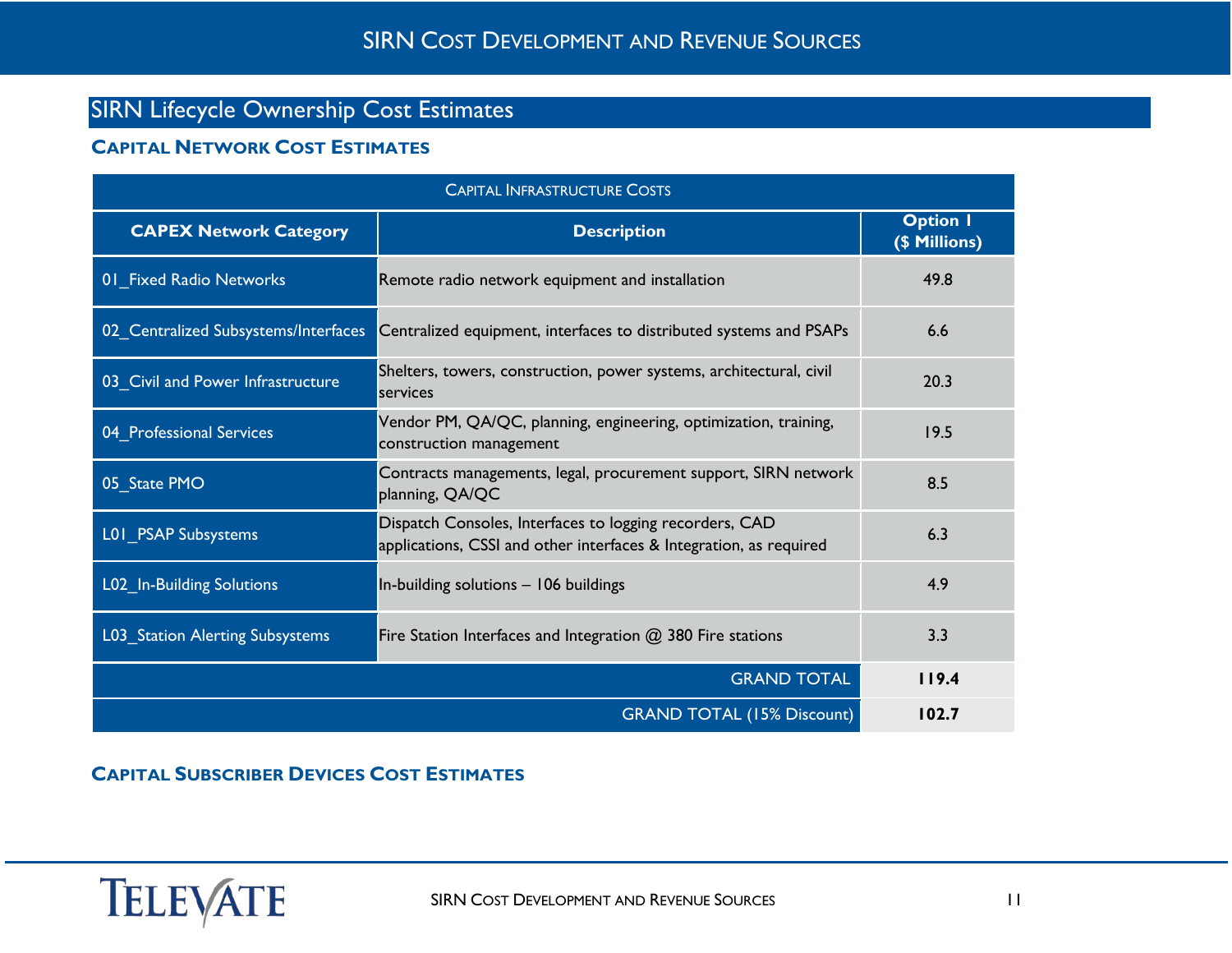|                                                           | <b>Base Price</b> | Discounted / Multi-Vendor |
|-----------------------------------------------------------|-------------------|---------------------------|
| <b>Device Costs Only</b>                                  | \$79,704,412.50   | \$66,677,830.31           |
| <b>TOTAL</b><br>(Incl. Installation and Programing Costs) | \$87,465,197.50   | \$74,438,615.31           |
| <b>With "Upgrade Savings"</b>                             | \$81,192,797.50   | \$69,519,207.81           |

## <span id="page-11-0"></span>**ANNUAL OPERATIONAL NETWORK COST ESTIMATES**

|                                                |                           | Currently<br>Incurred |    | <b>New Costs</b> |                           | <b>TOTAL</b>        |
|------------------------------------------------|---------------------------|-----------------------|----|------------------|---------------------------|---------------------|
| <b>Annual Recurring</b>                        | $\boldsymbol{\mathsf{S}}$ | 815,000.00            | \$ | 1,745,400.00     | $\boldsymbol{\mathsf{S}}$ | 2,560,400.00        |
| <b>Engineering and Management</b>              | $\boldsymbol{\mathsf{S}}$ | 296,240.00            | \$ | 1,243,840.00     | $\boldsymbol{\mathsf{S}}$ | 1,540,080.00        |
| Mobile Radio Network Field<br>Maintenance      | \$                        | 1,332,160.00          | \$ | 1,128,840.00     | $\boldsymbol{\theta}$     | 2,461,000.00        |
| <b>Network Operations/Monitoring</b><br>Center | $\sqrt{2}$                | 155,480.00            | \$ | 521,640.00       | $\boldsymbol{\theta}$     | 677,120.00          |
| Project/Vendor Management &<br>Administration  | \$                        | 377,660.00            | \$ | 986,240.00       | $\boldsymbol{\theta}$     | 1,363,900.00        |
| Software Maintenance & Licensing               | $\boldsymbol{\theta}$     |                       | \$ | 3,830,000.00     | $\boldsymbol{\mathsf{S}}$ | 3,830,000.00        |
| <b>Subscriber Device Maintenance</b>           | $\boldsymbol{\theta}$     |                       | \$ | 174,800.00       | $\boldsymbol{\theta}$     | 174,800.00          |
| <b>Tower &amp; Site Services</b>               | $\boldsymbol{\mathsf{S}}$ | 84,000.00             | \$ | 220,500.00       | $\boldsymbol{\mathsf{S}}$ | 304,500.00          |
| <b>TOTAL</b>                                   |                           | \$3,060,540.00        | \$ | 9,851,260.00     |                           | \$<br>12,911,800.00 |

TELEVATE SIRN COST DEVELOPMENT AND REVENUE SOURCES 12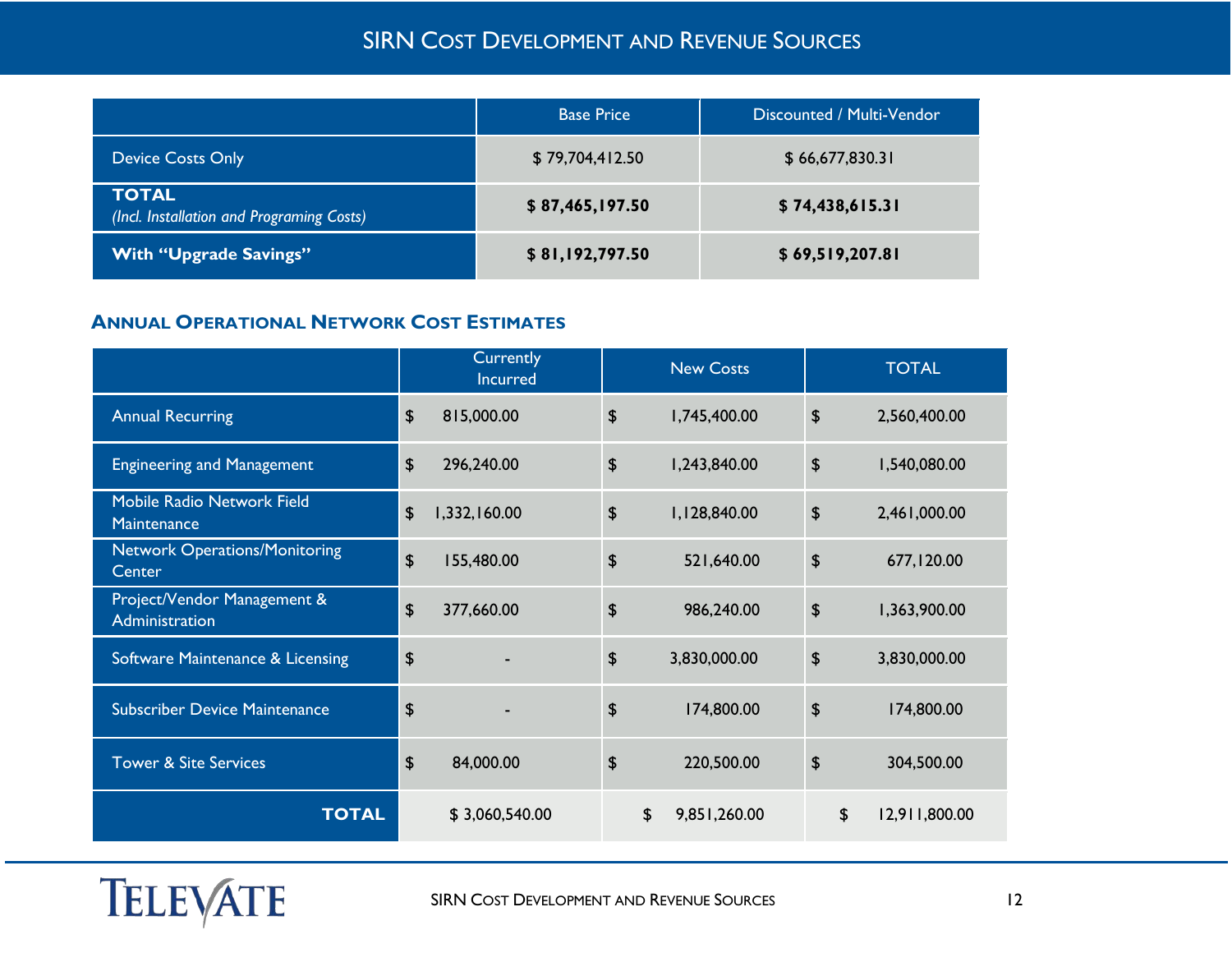# <span id="page-12-2"></span><span id="page-12-1"></span><span id="page-12-0"></span>**COMBINED COSTS FOR ALL OPTIONS**

| <b>SIRN ESTIMATED LIFECYCLE OWNERSHIP COSTS (IN MILLIONS)</b> |                                                 |          |                                        |                 |                          |                  |  |
|---------------------------------------------------------------|-------------------------------------------------|----------|----------------------------------------|-----------------|--------------------------|------------------|--|
| <b>Options</b><br><b>Description</b>                          | <b>I. Hybrid VHF Portable</b><br><b>Network</b> |          | 2. Hybrid VHF Mobile<br><b>Network</b> |                 | 3.800 MHz Mobile Network |                  |  |
|                                                               | w/PSER                                          | W/O PSER | w/PSER                                 | <b>W/O PSER</b> | w/PSER                   | W/O PSER         |  |
| Fixed Networks/ Subsystems                                    | 90.3                                            | 87.0     | 63.0                                   | 60.6            | 93.0                     | 89.6             |  |
| Local Elements - PSAPs, FSA,<br>BDA <sup>5</sup>              | 12.4                                            | 12.4     | 12.4                                   | 12.4            | 12.4                     | 12.4             |  |
| Infrastructure Total                                          | 102.7                                           | 99.4     | 75.4                                   | 73.0            | 105.4                    | 102.0            |  |
| <b>Subscriber Devices Total</b>                               | 74.4                                            | 57.2     | 90.6                                   | 74.2            | 80.4                     | 64.6             |  |
| Subscriber Upgrade (Savings)                                  | (4.9)                                           | (4.4)    | (3.3)                                  | (2.6)           | N/A                      | N/A <sup>6</sup> |  |
| <b>TOTAL w/</b><br><b>All New Subscribers</b>                 | 177.1                                           | 156.6    | 166.0                                  | 147.2           | 185.8                    | 166.6            |  |
| <b>TOTAL Subscriber Upgrade</b><br><b>Savings</b>             | 172.2                                           | 152.1    | 162.7                                  | 144.6           | N/A                      | N/A              |  |
|                                                               |                                                 |          |                                        |                 |                          |                  |  |
| <b>Total OpEx</b>                                             | 12.91                                           | 12.29    | 9.97                                   | 9.60            | 13.02                    | 12.37            |  |
| "Current OpEx Transfer"                                       | 3.06                                            | 3.06     | 2.78                                   | 2.76            | 3.06                     | 3.06             |  |
| "New OpEx"                                                    | 9.85                                            | 9.23     | 7.19                                   | 6.85            | 9.96                     | 9.31             |  |

<sup>6</sup> All subscriber devices have to be replaced under these options.



 $\ddot{\phantom{a}}$ 

<sup>&</sup>lt;sup>5</sup> It is expected Under Options 2 and 3 that additional investments at the local level for network relays and in-building solutions may be required to support paging and enhanced portable service where a VR is not present.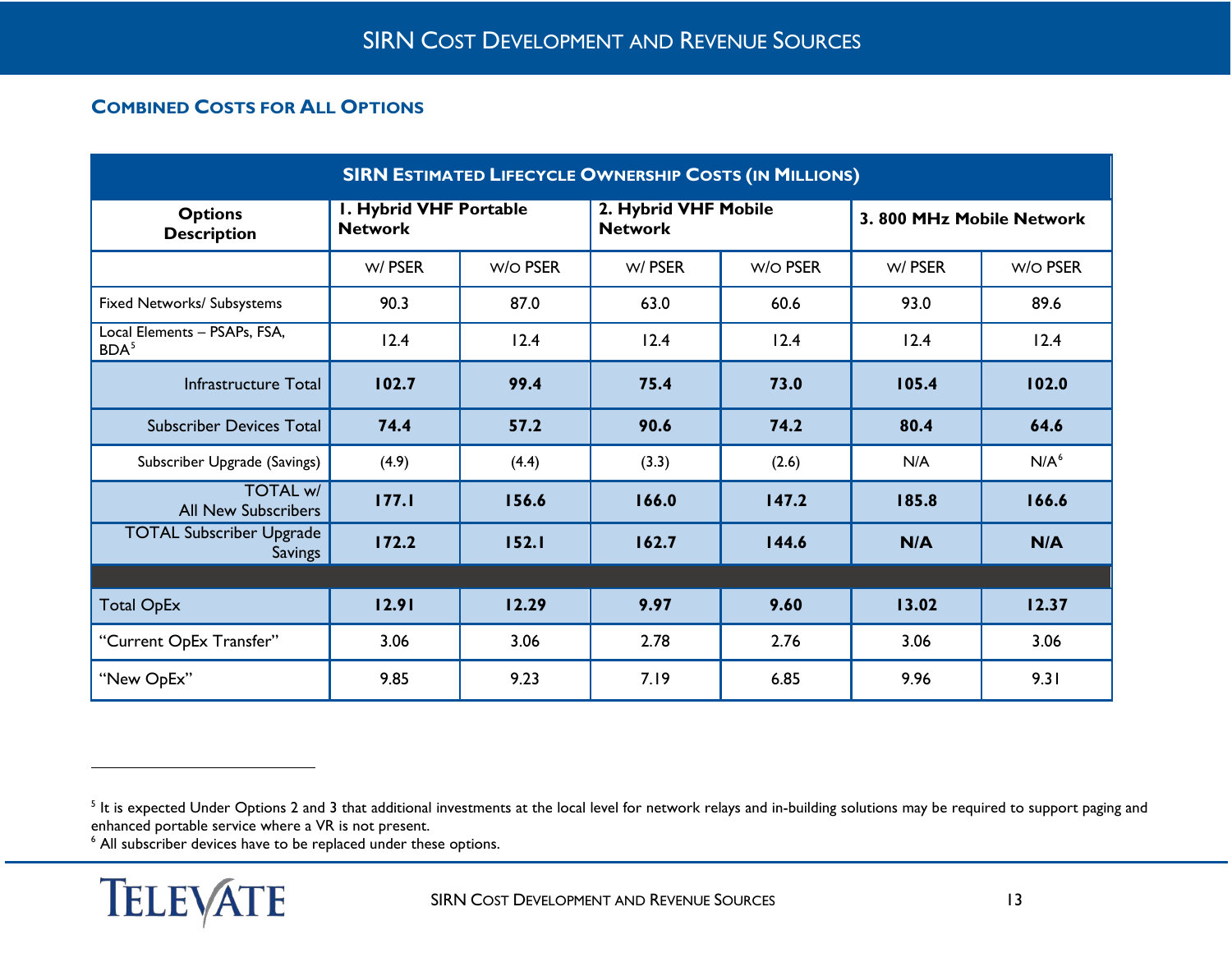## <span id="page-13-0"></span>**TOTAL LIFECYCLE COSTS – ANNUAL OUTLAYS**

SIRN funds may be appropriated commensurate to vendor milestones completed in each of the five years projected for the deployment of the solution. Alternatively, the State legislature may opt to issue bonds or pursue vendor-financed options.

A milestone-based over the five years may be apportioned as follows:

| POTENTIAL MILESTONE-BASED ANNUAL OUTLAYS (IN MILLIONS)    |      |      |      |      |      |             |  |  |
|-----------------------------------------------------------|------|------|------|------|------|-------------|--|--|
| 2018<br>2017<br>2019<br>2020<br>2022<br>2021              |      |      |      |      |      |             |  |  |
| <b>Annual Capital Outlay</b>                              | 11.4 | 52.7 | 43.4 | 41.7 | 28.0 |             |  |  |
| <b>Annual Capital Outlay</b><br>(With 2.5% Inflation)     | 11.4 | 54.0 | 45.6 | 44.9 | 30.9 |             |  |  |
| <b>Operational Cost Ramp Up*</b><br>(With 2.5% Inflation) |      |      | 3.4  | 7.0  | 10.8 |             |  |  |
| Annual 2017 - 2021 Combined Outlay (With Inflation)       | 11.4 | 54.0 | 49.0 | 52.0 | 41.7 |             |  |  |
| Post 2021 Operational Costs                               |      |      |      |      |      | $  \cdot  $ |  |  |

\* Inflation adjusted value of the \$9.8 M in "New" operational estimated costs. The table depicts an equal ramp up of operational capabilities over a three year period starting in Year 3, resulting in a fully staffed and funded O & M structure by Year 5.

Alternatively under a vendor financed or bonded option (15-year term) in which the capital costs are equally distributed:

| Annual CapEx and OpEx (Financed or Bonded) |         |                          |                        |  |  |  |  |
|--------------------------------------------|---------|--------------------------|------------------------|--|--|--|--|
|                                            | Capital | <b>Operational Costs</b> | <b>TOTAL Per Annum</b> |  |  |  |  |
| 2017                                       | \$14.84 |                          | \$14.84                |  |  |  |  |
| 2018                                       | \$14.84 |                          | \$14.84                |  |  |  |  |
| 2019                                       | \$14.84 | \$3.43                   | \$18.27                |  |  |  |  |
| 2020                                       | \$14.84 | \$7.04                   | \$21.87                |  |  |  |  |
| 2021                                       | \$14.84 | \$10.82                  | \$25.65                |  |  |  |  |
| 2022                                       | \$14.84 | \$11.09                  | \$25.92                |  |  |  |  |
| 2023                                       | \$14.84 | \$11.36                  | \$26.20                |  |  |  |  |

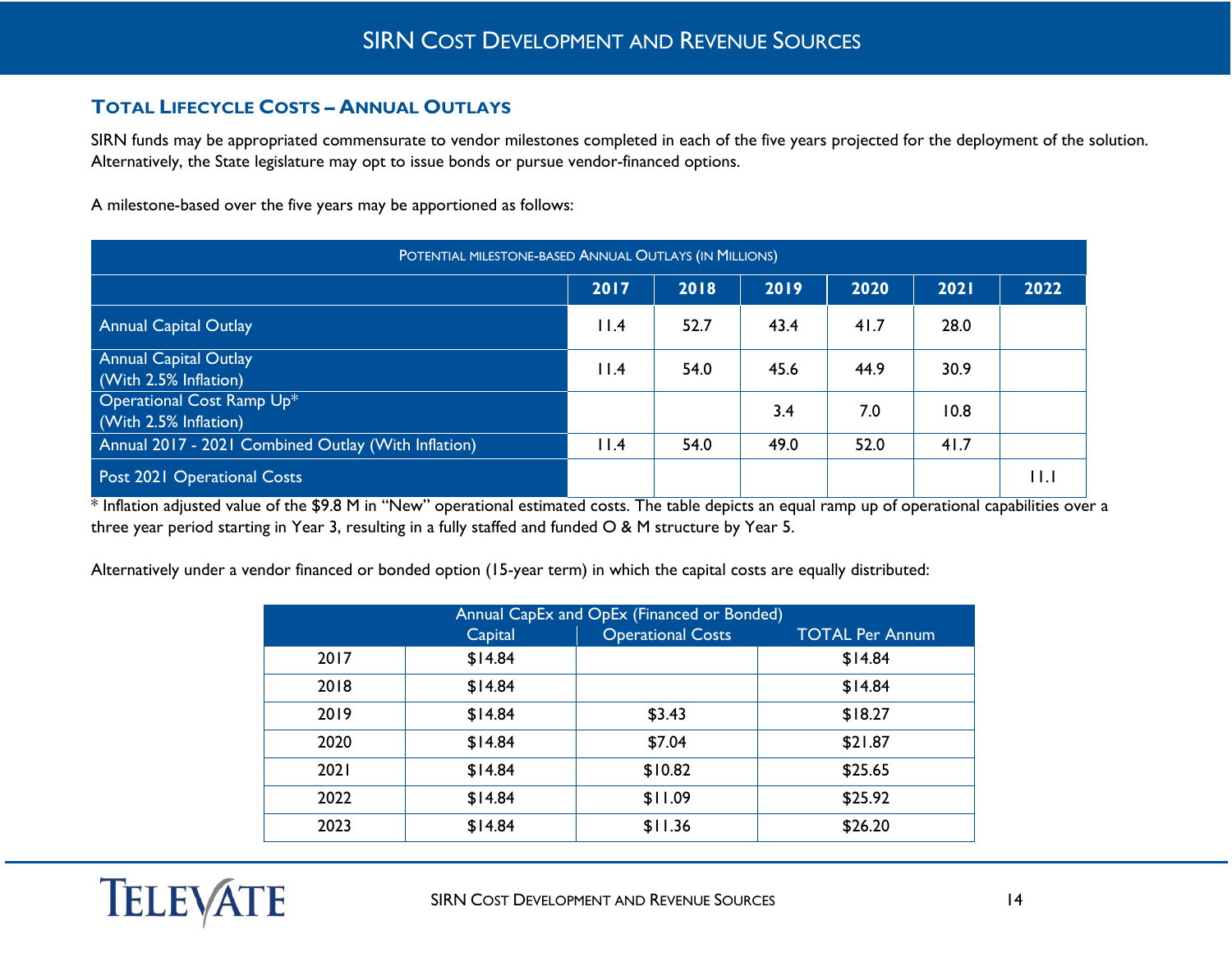| 2024 | \$14.84 | \$11.65 | \$26.48 |
|------|---------|---------|---------|
| 2025 | \$14.84 | \$11.94 | \$26.78 |
| 2026 | \$14.84 | \$12.24 | \$27.07 |
| 2027 | \$14.84 | \$12.54 | \$27.38 |
| 2028 | \$14.84 | \$12.86 | \$27.69 |
| 2029 | \$14.84 | \$13.18 | \$28.01 |
| 2030 | \$14.84 | \$13.51 | \$28.34 |
| 2031 | \$14.84 | \$13.85 | \$28.68 |
| 2032 |         | \$14.19 | \$14.19 |
| 2033 |         | \$14.55 | \$14.55 |
| 2034 |         | \$14.91 | \$14.91 |
|      |         |         |         |

<span id="page-14-0"></span>These two approaches are graphically presented below:

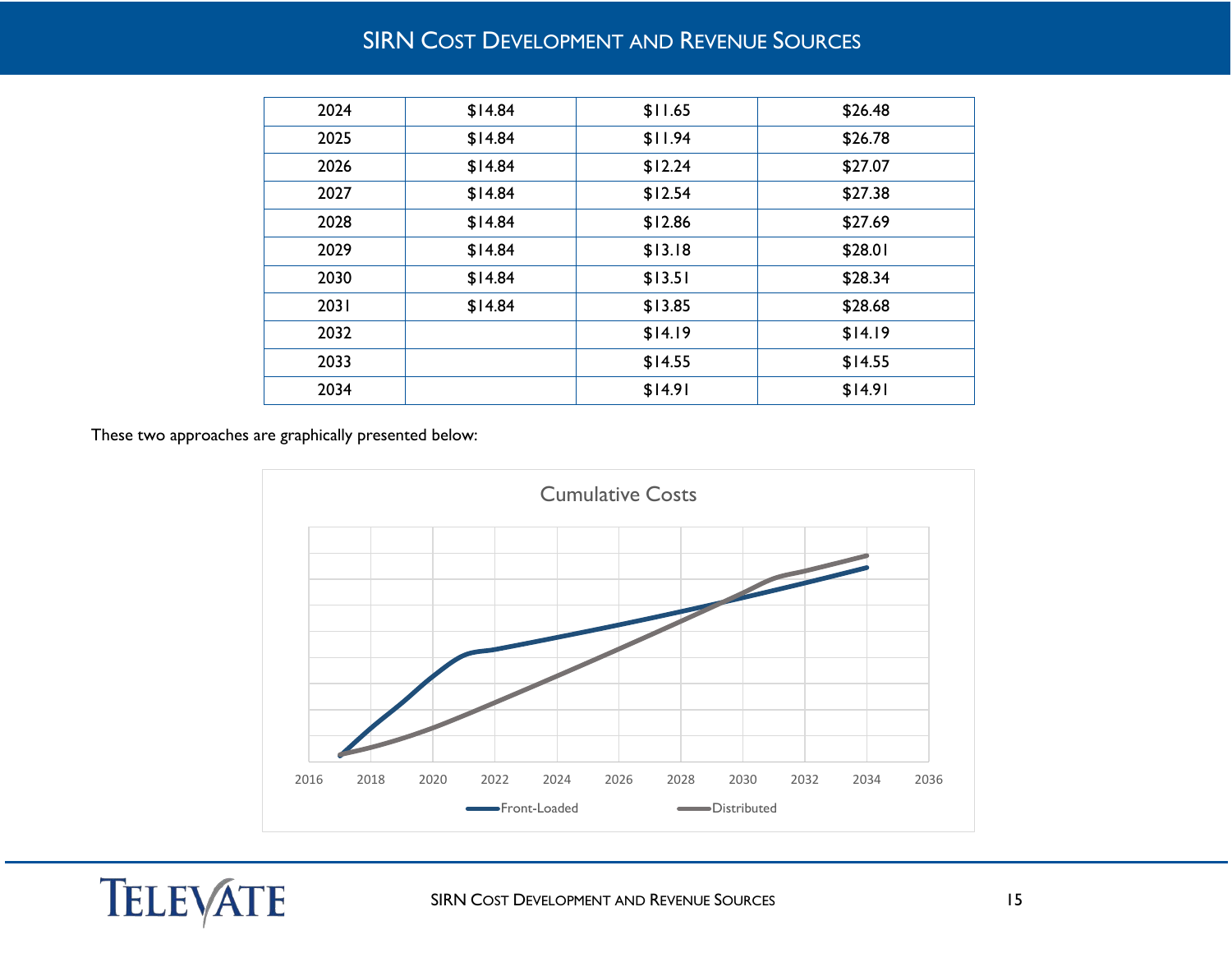# Revenue Sources Overview

The Study explored various new funding initiatives focusing on taxes, fees, fines, and financing options with the following considerations:

- **•** nominal increases could generate significant monies and face limited constituent opposition
- **F** fees and fines where current State rates are significantly lower than comparable states in the nation
- **faces, fines and taxes where no increases have been imposed for a long periods (e.g., 1993 for tobacco taxes)**
- **·** imposed fee is specifically related to delivering a public safety function (e.g., 911 fees, traffic citations)
- **•** monies affect persons that are typically tourists and other transient population, not North Dakotans (e.g., hotel fees)
- **funding sources used successfully in other states**

This section provide background and discussion on the evaluated sources and proposes potential modifications to fund SIRN.

## <span id="page-15-0"></span>**EVALUATED SOURCES**

Below is a list of sources that were researched in the Study.

#### Fees

- **Traffic citations and tickets**
- **911** fee schedule
- **•** Vehicle registration
- **Driver license**

#### Select Taxes

- **Cigarette tax**
- Beer, wine, and alcohol taxes
- **Gasoline tax**
- Lodging tax
- **Sales tax**

#### **Grants**

- **State Homeland Security Program (SHSP)**
- **Interoperable Emergency Communications Grant Program (IECGP)**
- **Community Oriented Policing Services (COPS)**
- **Assistance to Firefighters Grants (AFG)**

#### Vendor Financing

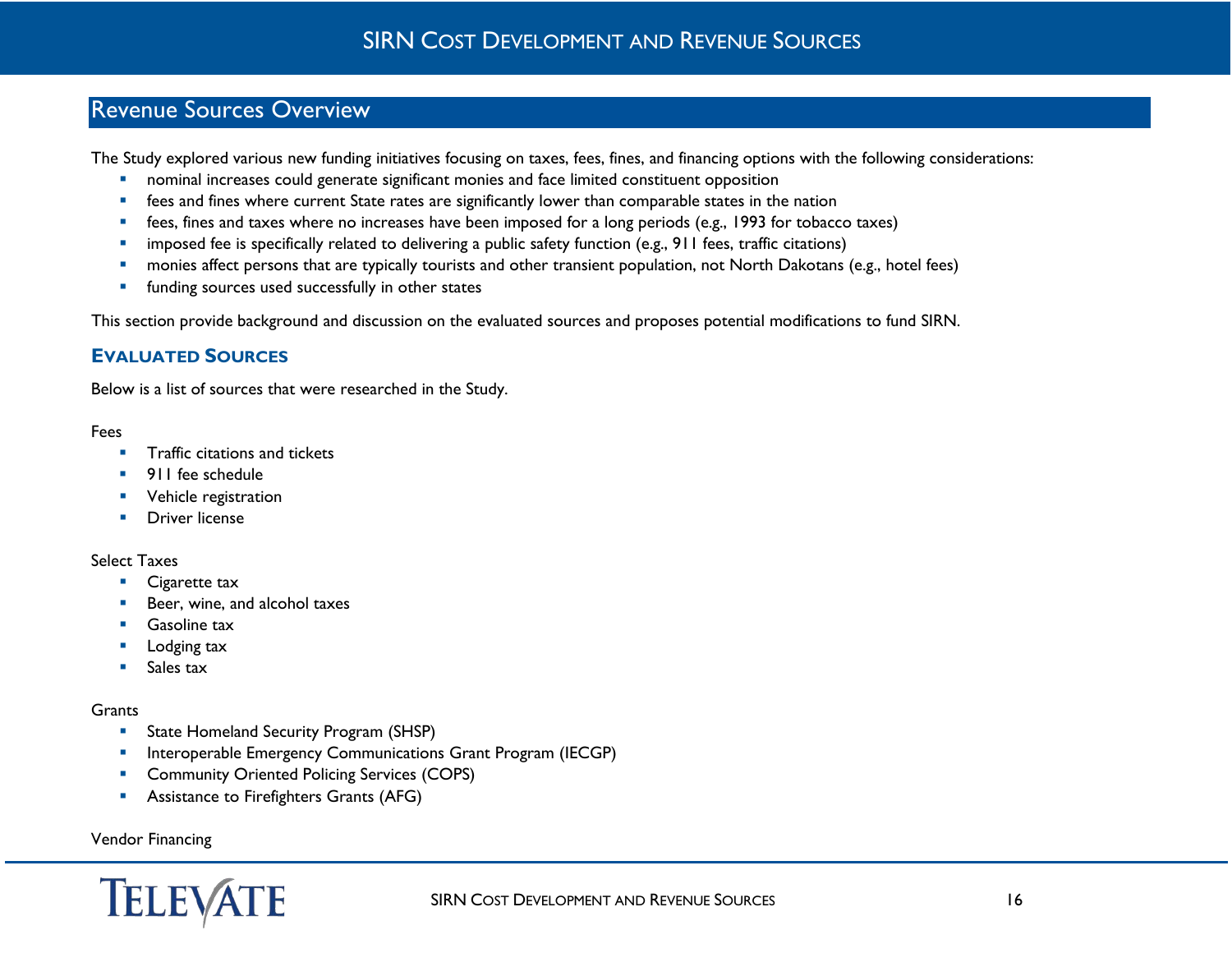- <span id="page-16-1"></span>**Finance infrastructure and radios**
- **Low rates, variable repayment terms**

North Dakota Oil/Natural Resources Revenue Trends

## <span id="page-16-0"></span>**WHAT OTHER STATES HAVE DONE**

A few examples of strategies other states have pursued are summarized below, many of which are discussed in this document.

| <b>State</b>    | State<br>Funds | Federal<br>Grants | <b>User Fees</b> | 911 Fees     | PPP <sup>7</sup> | Motor<br>Vehicle | <b>Bonds</b> | Criminal<br>Offense |
|-----------------|----------------|-------------------|------------------|--------------|------------------|------------------|--------------|---------------------|
| Connecticut     | $\checkmark$   | $\checkmark$      |                  | $\checkmark$ |                  |                  |              |                     |
| Florida         |                |                   |                  |              | $\checkmark$     | $\checkmark$     |              | $\checkmark$        |
| <b>Illinois</b> |                |                   | $\checkmark$     |              | $\checkmark$     |                  |              |                     |
| Indiana         |                |                   |                  |              |                  | $\checkmark$     |              |                     |
| lowa            |                |                   |                  | $\checkmark$ | $\checkmark$     |                  |              |                     |
| Kansas          | $\checkmark$   |                   | $\checkmark$     |              |                  |                  |              |                     |
| Minnesota       |                |                   |                  | $\checkmark$ |                  |                  | $\checkmark$ |                     |
| Mississippi     | $\checkmark$   |                   |                  |              |                  |                  |              | $\checkmark$        |
| Ohio            |                | $\checkmark$      | $\checkmark$     |              |                  |                  | ✔            |                     |
| Oklahoma        | $\checkmark$   | $\checkmark$      |                  |              |                  | $\checkmark$     |              |                     |
| South Carolina  |                |                   | $\checkmark$     |              | $\checkmark$     |                  |              |                     |
| West Virginia   | $\checkmark$   |                   |                  | $\checkmark$ |                  |                  |              |                     |

<sup>&</sup>lt;sup>7</sup> Typically, public/private partnership between state government, local governments, power utilities, and a prime radio system vendor(s) which may build, operate and manage the infrastructure, generating fees directly from the users.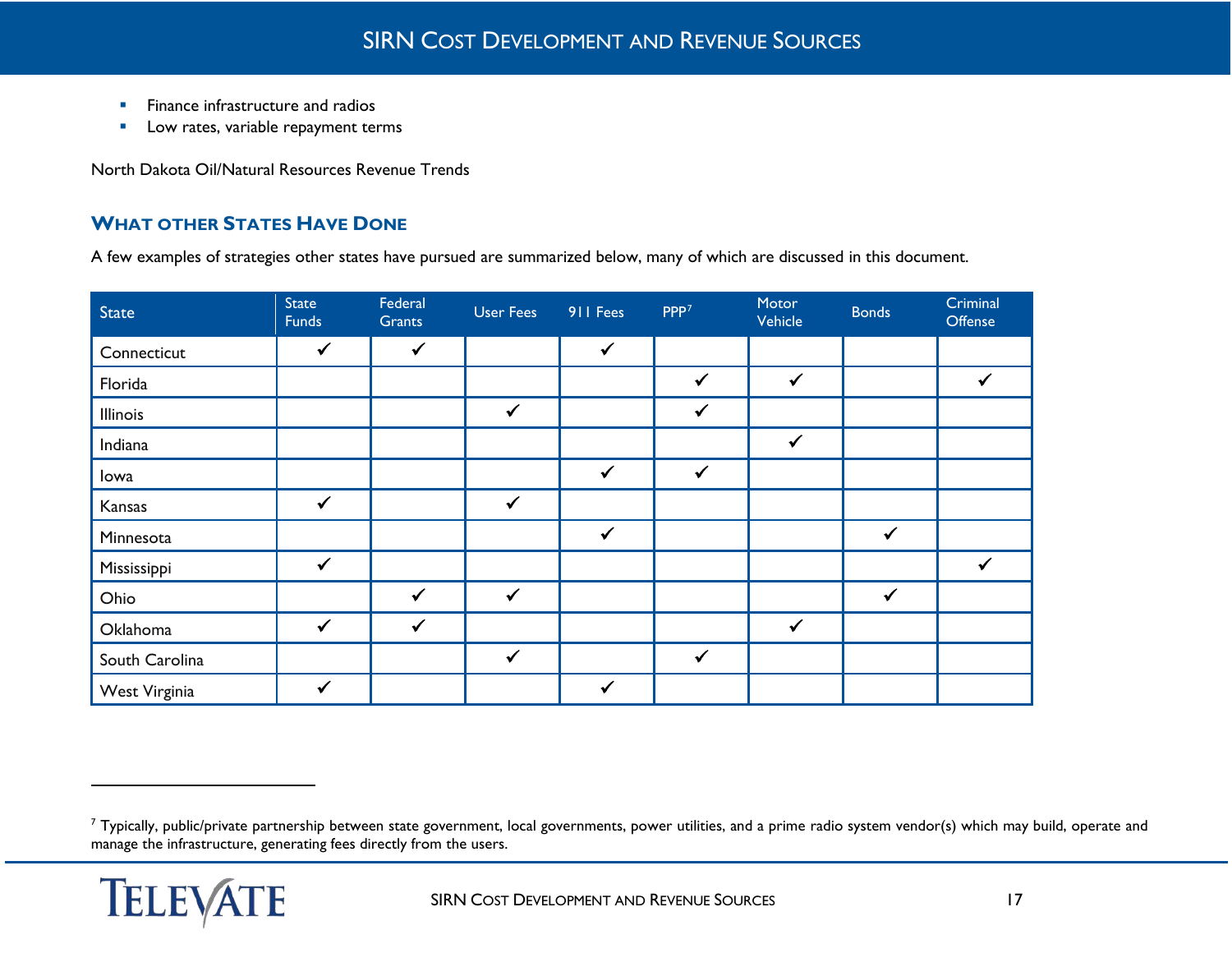## <span id="page-17-3"></span><span id="page-17-2"></span><span id="page-17-0"></span>**BACKGROUND ON KEY POTENTIAL FUNDING SOURCES IN NORTH DAKOTA**

#### <span id="page-17-1"></span>Traffic Violation Citations

The table below summarizes the current fines for traffic violations in the State and compares them against other states in the region.

|                                             | <b>North Dakota</b>                                                                                                          | <b>Minnesota</b>     | <b>South Dakota</b>                                                                                                                                    | <b>lowa</b>                                                                                                                                                    |
|---------------------------------------------|------------------------------------------------------------------------------------------------------------------------------|----------------------|--------------------------------------------------------------------------------------------------------------------------------------------------------|----------------------------------------------------------------------------------------------------------------------------------------------------------------|
|                                             |                                                                                                                              |                      |                                                                                                                                                        |                                                                                                                                                                |
| Speeding <sup>8</sup>                       | <b>Summary Overview<sup>9</sup></b><br>15 mph on highway: \$15<br>$<$ 15 mph (city road): $$12$<br>>20 mph (city road): \$49 | All violations \$145 | to 5 mph over: \$85<br>6 to 10 mph over: \$106<br>II to 15 mph over: \$125<br>16 to 20 mph over: \$145<br>21 to 25 mph over: \$165<br>26 and up: \$220 | I to 5 mph over: \$87<br>6 to 10 mph over: \$114<br>$II$ to $I5$ over: $$I68$<br>16 to 20 over: \$181.50<br>21 to 25 over: \$195 + \$5<br>for each mph over 20 |
| <b>Failure to obey</b><br>stop sign         | \$20 (Rural), \$40 (Dickinson and<br>Minot), \$50 (Bismarck), \$71<br>(Grand Forks), \$100 (Fargo)                           | \$128                | \$120                                                                                                                                                  | \$195                                                                                                                                                          |
| <b>Driving</b><br>without proper<br>license | \$250 to \$1,000                                                                                                             | \$178.00             | \$120                                                                                                                                                  | \$250                                                                                                                                                          |
| <b>Texting and</b><br>driving               | \$100.00                                                                                                                     | \$225                | \$100                                                                                                                                                  | \$30                                                                                                                                                           |

State and local entities collect approximately \$3.5 M per annum (See Table).

| 2013'          | 2014           | 2015           |  |  |
|----------------|----------------|----------------|--|--|
| \$3,270,461.59 | \$3,305,282.00 | \$3,530,046.42 |  |  |

<sup>9</sup> See Appendix A: Speeding Violation Fines

<sup>&</sup>lt;sup>8</sup> Many law enforcement agencies surveyed during the SIRN considered the State's citation rates too low to deter violations.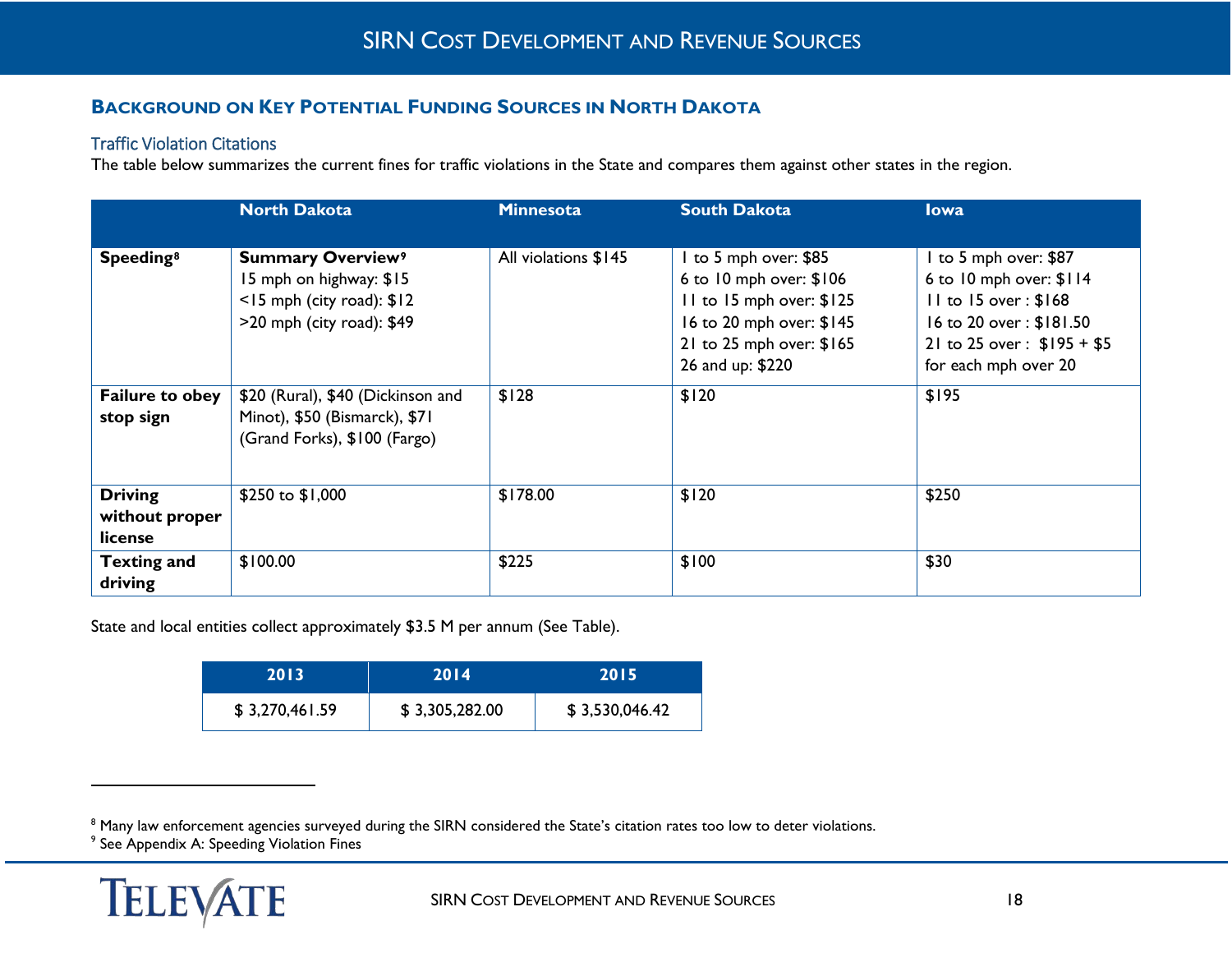#### <span id="page-18-0"></span>Motor Vehicle Related Fees

- <span id="page-18-3"></span>845,109 ND vehicles registered in 2015
- **527, 541 licensed ND drivers in 2015**

|                                                 | <b>North Dakota</b> | <b>Minnesota</b>                     | <b>South Dakota</b> | <b>lowa</b> |
|-------------------------------------------------|---------------------|--------------------------------------|---------------------|-------------|
| <b>Non-Commercial</b><br><b>License Renewal</b> | \$15.00             | \$26.25                              | \$28.00             | \$20.00     |
| <b>Motor Vehicle</b><br>Registration            | \$49.00             | \$35.00 minimum,<br>varies by County | \$75.60             | \$55.00     |

## <span id="page-18-1"></span>Lodging Taxes

A nominal increase of \$1 or \$2 per night per room would generally not affect business or tourism travel but may yield substantial revenue to fund much needed projects. The Natural Resources industry triggered a significant boom lodging industry in the first half of this decade which has since decelerated; the recommendations provided later in this document account for this deceleration and employs conservative estimates. The table summarizes recent trends in hotel room occupancy in the State[.10](#page-18-3)

| Year                                       | 2010       | 2011      | 2012      | 2013      | 2014      | 2015      |
|--------------------------------------------|------------|-----------|-----------|-----------|-----------|-----------|
| $#$ of rooms                               | 15,539     | 16,221    | 18,523    | 20,824    | 22,778    | 24,205    |
| $#$ of possible room<br>occupancy per year | 5,671,735  | 5,920,665 | 6,760,895 | 7,600,760 | 8,313,970 | 8,834,825 |
| % occupancy                                | 68.6%      | 74.7%     | 73.6%     | 66.0%     | 67.1%     | 55.4%     |
| Total $#$ of rooms<br>rented               | 3,890,810. | 4,422,737 | 4,976,019 | 5,016,502 | 5,578,674 | 4,894,493 |
| Percent change                             |            | 14%       | 13%       | 1%        | 11%       | $-12%$    |

## <span id="page-18-2"></span>Cigarette Taxes

*Overview*

<sup>&</sup>lt;sup>10</sup> North Dakota Tourism Annual Report 2015." North Dakota Tourism Facts and Reports, n.d. Web. 6 May 2016. http://www.ndtourism.com/information/north-dakotatourism-facts-and-reports

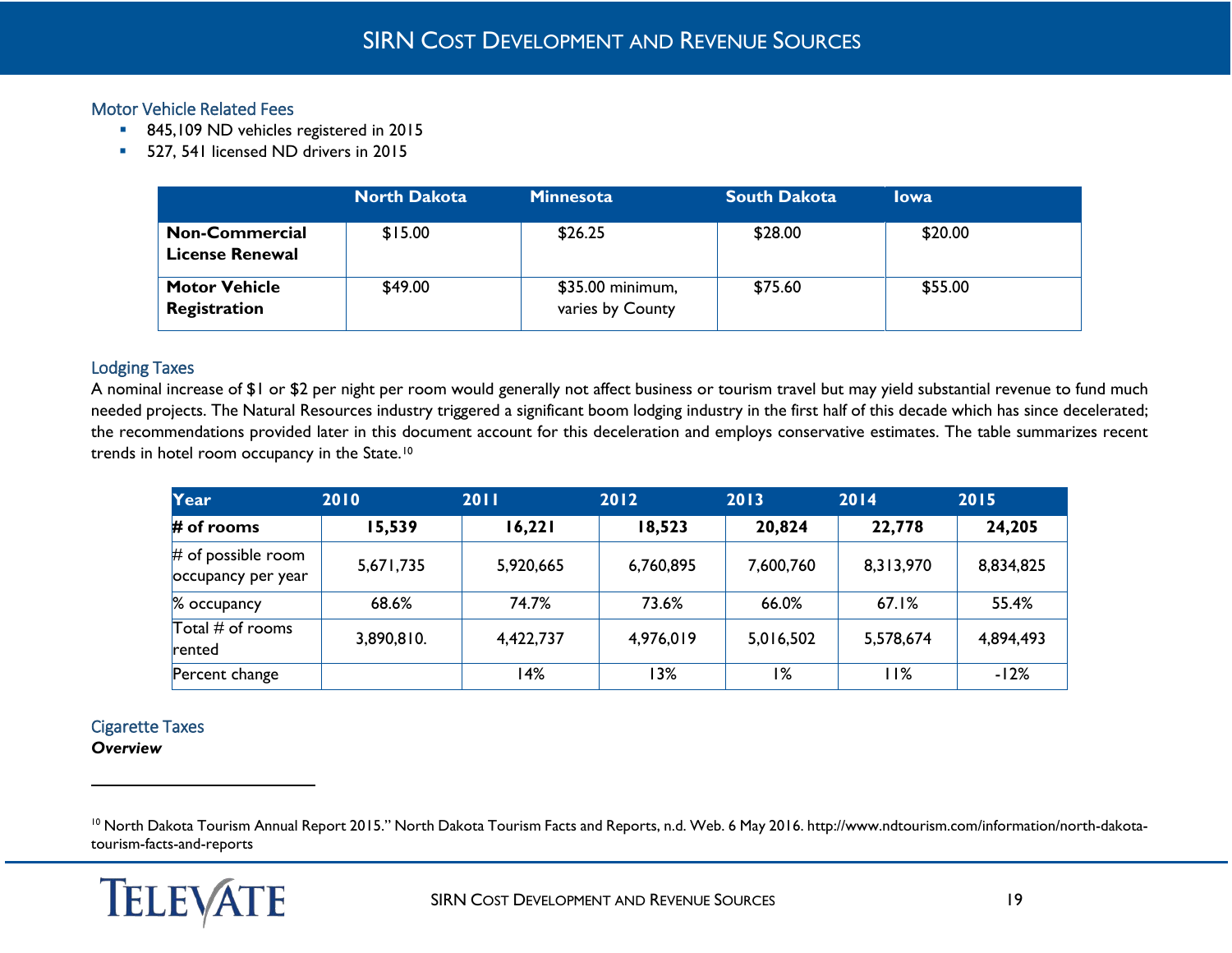- <span id="page-19-3"></span>56,100,000 pack sold per year
- Cost of a pack of cigarettes is \$4.51, the National average is \$5.95
- ND tax is \$0.44 per pack; 48<sup>th</sup> highest in US
- Tax rate not increased since 1993
- **Current Average Annual Revenue \$24,684,000**

## <span id="page-19-0"></span>Alcohol Taxes

#### *Overview*

- Beer tax is \$0.39 per gallon; 16th highest in US
- **Wine tax is \$1.06 per gallon; 18th highest in US**
- **EXECUTE:** Liquor tax is \$4.66 per gallon; 30th highest in US

## <span id="page-19-1"></span>Gas Taxes

## *Overview*

- 468,720,000 gallons of gasoline/diesel in 2014
- **50.23 tax per gallon of gas**
- **32nd highest in the US**
- **Current Average Annual Revenue \$107,805,600**

## <span id="page-19-2"></span>911 Fees

 $\overline{a}$ 

North Dakota counties collect between \$1.00 and \$1.50 monthly per telephone line; some of these "911 fees." The twenty four counties without 911 call-taking centers direct \$0.44 to the State DES, which provides these services to those counties. Many of these funds are *already encumbered* for various PSAP equipment and staff but are also used to fund dispatch center equipment.

| 911 Revenue (2013) <sup>11</sup> |             |  |  |  |  |  |
|----------------------------------|-------------|--|--|--|--|--|
| <b>State Radio Counties</b>      | \$1,237,574 |  |  |  |  |  |
| <b>Non-State Radio Counties</b>  | \$8,760,748 |  |  |  |  |  |

<sup>&</sup>lt;sup>11</sup> Emergency Services Communication in North Dakota - A Biennial Status Report, 2014

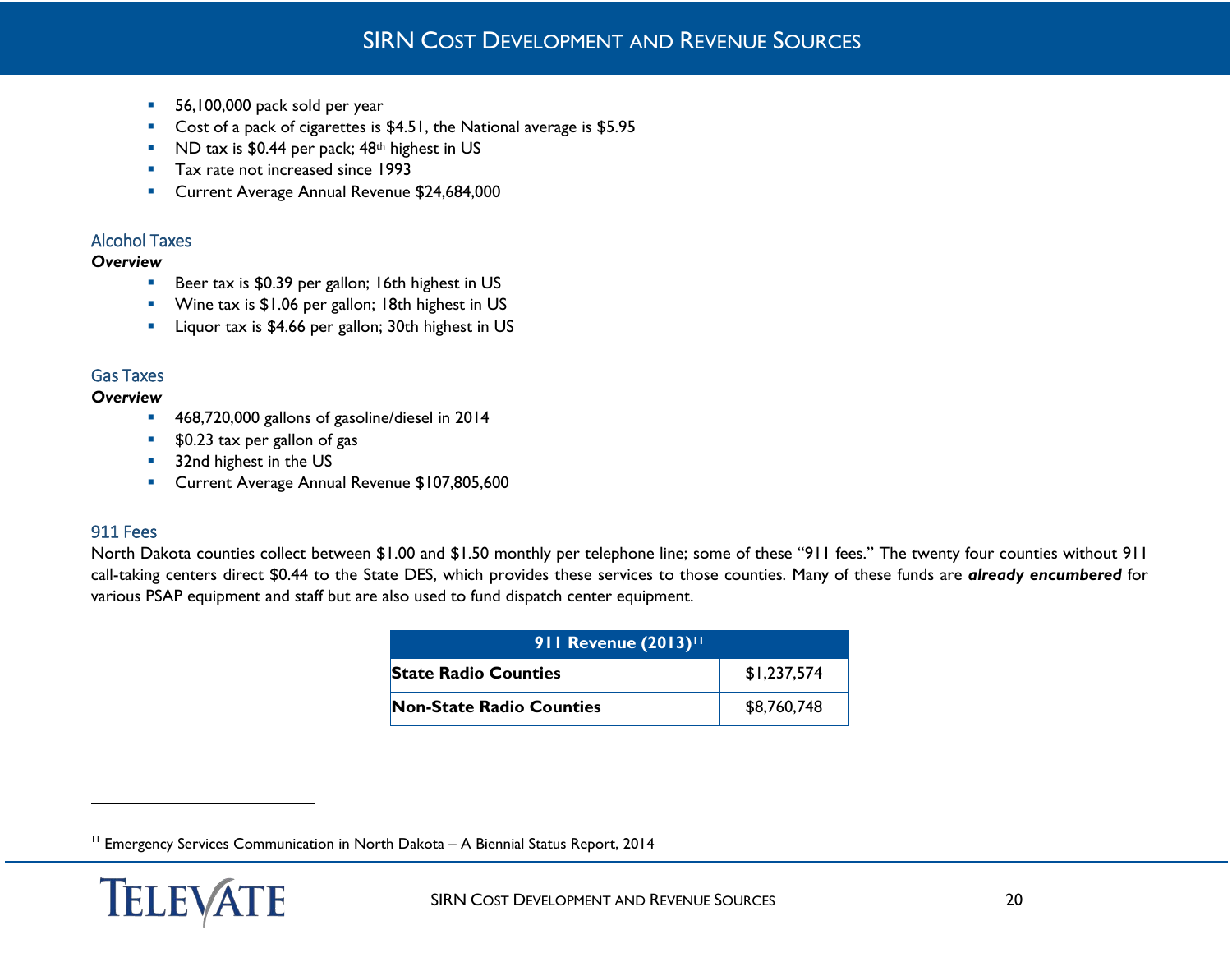#### <span id="page-20-0"></span>ND State Homeland Security Program (SHSP) Grants

While federal grants have been declining, the State has received an annual average of \$3.5 M in State Homeland Security Programs over the past five years (See Table Below). These funds are allocated throughout the State for several public safety communications and emergency management purposes; however, with the consolidation of all state and local systems under the SIRN plan, there may be an opportunity to allocate a portion of the SHSP funds to elements of SIRN such as PSAP equipment.

| Year               | <b>Grant Award</b> | <b>Sum of Purchase Radio Equipment</b> |
|--------------------|--------------------|----------------------------------------|
| 2006               | \$6,270,000.00     | \$<br>5,175,012.05                     |
| 2007               | \$6,298,000.00     | \$<br>5,711,748.58                     |
| 2008               | \$6,652,000.00     | \$<br>681,884.95                       |
| 2009               | \$6,524,500.00     | \$<br>1,571,992.24                     |
| 2010               | \$6,613,200.00     | \$<br>1,060,971.79                     |
| 2011               | \$5,137,205.00     | \$<br>3,035,718.97                     |
| 2012               | \$2,801,316.00     | \$<br>1,229,408.29                     |
| 2013               | \$3,459,364.00     | \$<br>105,815.89                       |
| 2014               | \$3,733,000.00     | \$<br>55,683.92                        |
| 2015               | \$3,734,000.00     | \$<br>228,609.65                       |
| 2016               | N/A                | N/A                                    |
| <b>Grand Total</b> | \$51,222,585.00    | \$<br>18,856,846.33                    |

#### <span id="page-20-1"></span>Vendor Financing Overview

Televate contacted all major LMR systems vendors including Harris, Motorola, EF Johnson, and Tait to document information regarding their vendor financing plans. Typically, the loan terms are fairly consistent:

- **Duration of 12 months to 15 years (shorter duration for radio devices)**
- Loan values from \$25,000 to \$500 m
- **Payment made monthly, quarterly, semi-annually, annually**
- **Interest rates for credit worthy municipalities would be between 2.5-3.0%**
- **•** Vendors also willing to build and lease back the network under mutually agreeable terms

The following table illustrates prospective payment plans based on a 10 year loan period at a 3% loan rate: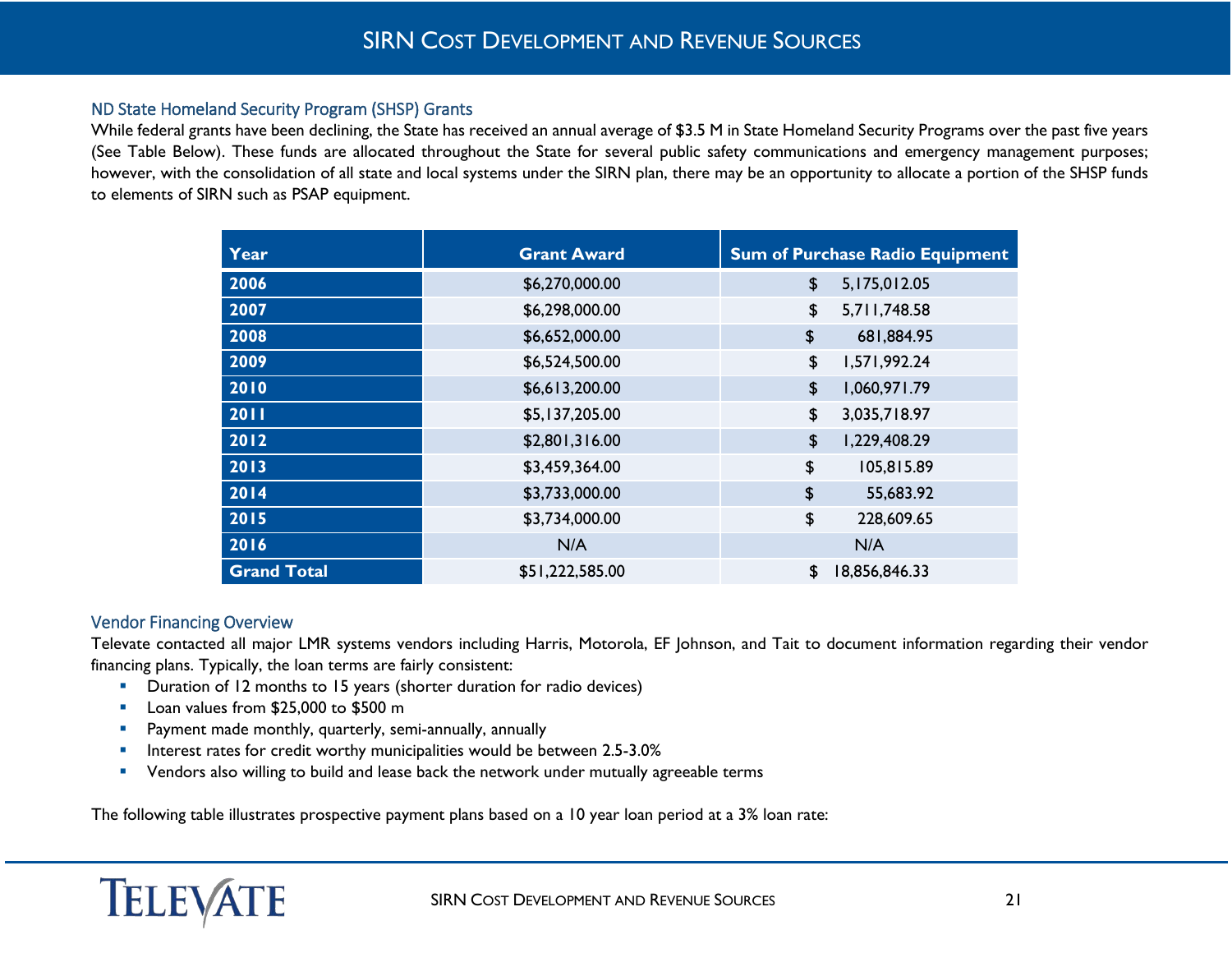<span id="page-21-3"></span><span id="page-21-2"></span><span id="page-21-1"></span>

| 'Loan Amount <sub>'</sub> | Interest | Period/Years | <b>Monthly Payment</b> | Total Payment    | <b>Total Interest</b> | Percentage Repayment |
|---------------------------|----------|--------------|------------------------|------------------|-----------------------|----------------------|
| \$50,000,000.00           | 3%       | 10           | \$482,803.72           | 57,936,446.82    | 7,936,446.82          | l 4%                 |
| \$100,000,000.00          | 3%       | 10           | \$965,607.45           | \$115,872,893.64 | \$15,872,893.64       | 14%                  |
| \$150,000,000.00          | 3%       | 10           | \$1,448,411.17         | \$173,809,340.46 | \$23,809,340.46       | 14%                  |

## <span id="page-21-0"></span>Oil and Gas Extraction and Production Tax Overview

The State's recent economic boom has been directly tied to the substantial increase in natural resources revenue. While there has been a notable decline over the past two years, as indicated in the table below, the natural resources revenue over this "bust" time frame still exceed historical levels by a factor of five. Due to this significant boom, the *State's Strategic Investment & Improvement Fund* and *Political Subdivision Allocation Fund* have allocations of \$316 M and \$92 M over the 2015 – 2017 biennium.<sup>[12](#page-21-1)</sup> The State may elect to use a small fraction of these oil tax allocations to fund an important public safety cause in the near term. Gradually, as the cost of oil stabilizes, so too will the State's natural sources revenues and economic activity, in general. Crude oil costs have increased by two-fold in the first half of 2016; the World Bank data forecasts average per barrel sustained costs of \$60 by 2020, \$85 by 2025.[13](#page-21-2) The Historical Crude Oil Prices graphic further illustrates general considerations: oil prices in the past five years have indeed been higher than average leading to an even higher boom. However, the prices experienced in late 2015 and early 2016 were at historically low levels. Most data sources indicate that while the cost of oil may not return to the peaks of 2014 in the near future that significant increases are expected en route to more stable prices. (Oil prices have already doubled in 6 months since the January 2016 lows of \$22.)

| North Dakota Total oil & gas tax revenue <sup>14</sup> |                 |  |  |  |  |  |
|--------------------------------------------------------|-----------------|--|--|--|--|--|
| 2005-2007                                              | \$352,600,000   |  |  |  |  |  |
| 2007-2009                                              | \$799,100,000   |  |  |  |  |  |
| 2009-2011                                              | \$1,500,000,000 |  |  |  |  |  |
| 2011-2013                                              | \$4,680,000,000 |  |  |  |  |  |

<sup>12</sup> Citation

 $\overline{a}$ 

< [http://www.legis.nd.gov/files/resource/trends/budget-and-fiscal-trends-2016-01.pdf>](http://www.legis.nd.gov/files/resource/trends/budget-and-fiscal-trends-2016-01.pdf)

"State of North Dakota Legislative Appropriations 2015-17 Biennium". 18 February 2016. 25-27. Web. 18 May 2016.

[<https://www.nd.gov/omb/sites/omb/files/documents/agency/financial/state-budgets/docs/budget/appropbook2015-17.pdf?ts=2016021821>](https://www.nd.gov/omb/sites/omb/files/documents/agency/financial/state-budgets/docs/budget/appropbook2015-17.pdf?ts=2016021821)



<sup>&</sup>lt;sup>13</sup> World Bank Commodities Price Forecast (nominal US dollars), Released: January 20, 2016.

<sup>&</sup>lt;http://www.worldbank.org/content/dam/Worldbank/GEP/GEP2015a/Price\_Forecast.pdf>

<sup>&</sup>lt;sup>14</sup> "Budget and Fiscal Trends". North Dakota Legislative. January 2016. 4. Web. 19 May 2016.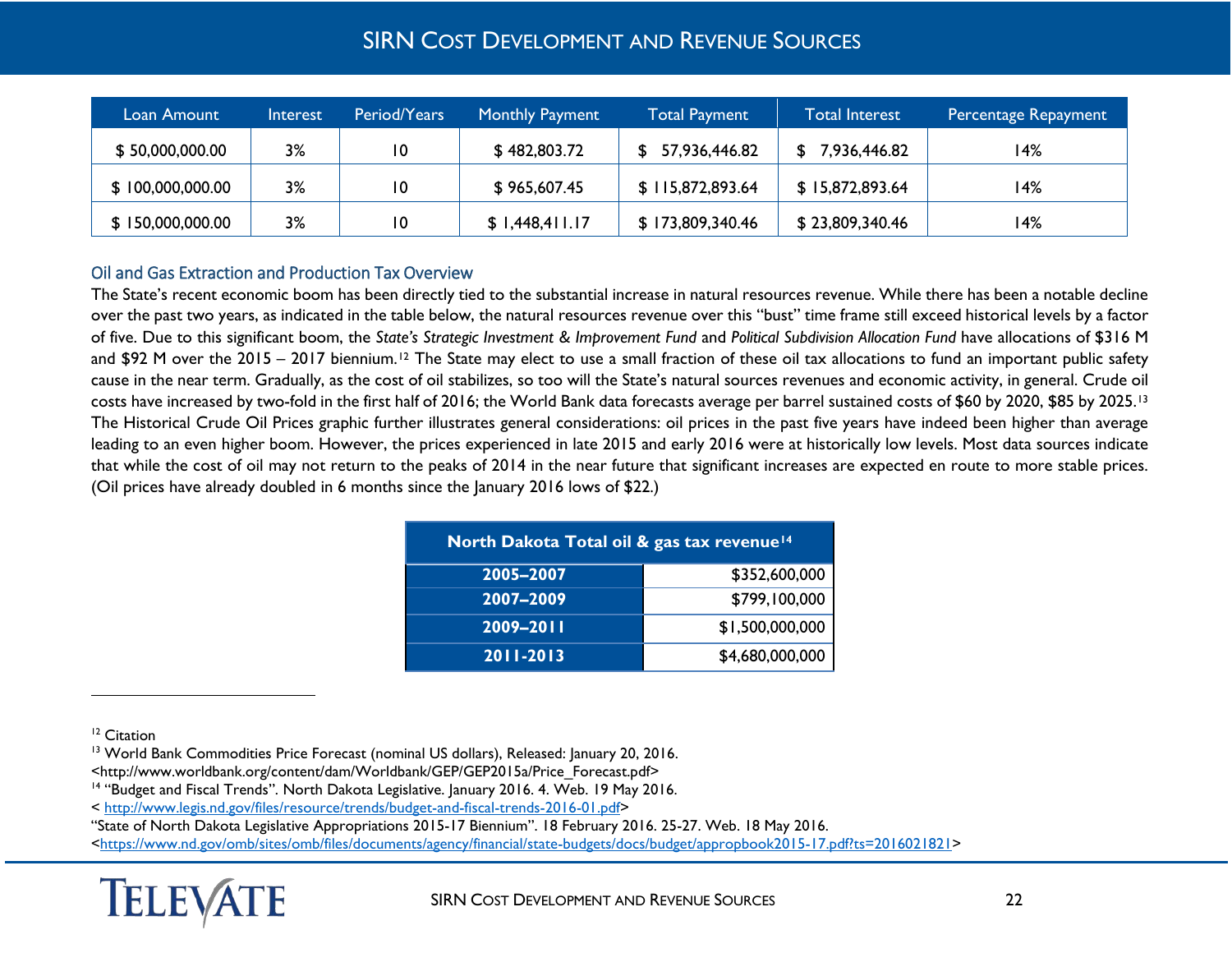<span id="page-22-0"></span>

| 2013-2015                   | \$6,430,000,000 |
|-----------------------------|-----------------|
| $2015 - 2017$ <sup>15</sup> | \$3,430,000,000 |

| <b>World Bank Oil Price Projections/Barrel</b> |                   |           |                                                                                                                                                                 |      |         |      |      |      |      |      |
|------------------------------------------------|-------------------|-----------|-----------------------------------------------------------------------------------------------------------------------------------------------------------------|------|---------|------|------|------|------|------|
| Year                                           | 2012              | 2013      | 2014                                                                                                                                                            | 2015 | 2016 ** | 2017 | 2018 | 2019 | 2020 | 2025 |
| Per Barrel                                     | $\sqrt{$}$ 104.03 | \$ 104.08 | $\frac{1}{3}$ 96.20 $\frac{1}{3}$ 50.80 $\frac{1}{3}$ 41.00 $\frac{1}{3}$ 50.00 $\frac{1}{3}$ 53.30 $\frac{1}{3}$ 56.70 $\frac{1}{3}$ 60.40 $\frac{1}{3}$ 82.60 |      |         |      |      |      |      |      |

Additionally, current funds accrued include:

- Strategic Investment & Improvement Fund (2015-2017 allocation of \$316,222,602)
- **Political Subdivision Allocation Fund (2015-2017 allocation of \$92,666.830)**

<sup>&</sup>lt;sup>15</sup> The 2015-2017 revenue contains both actual revenues for 2015 and projected data for 2016-2017.

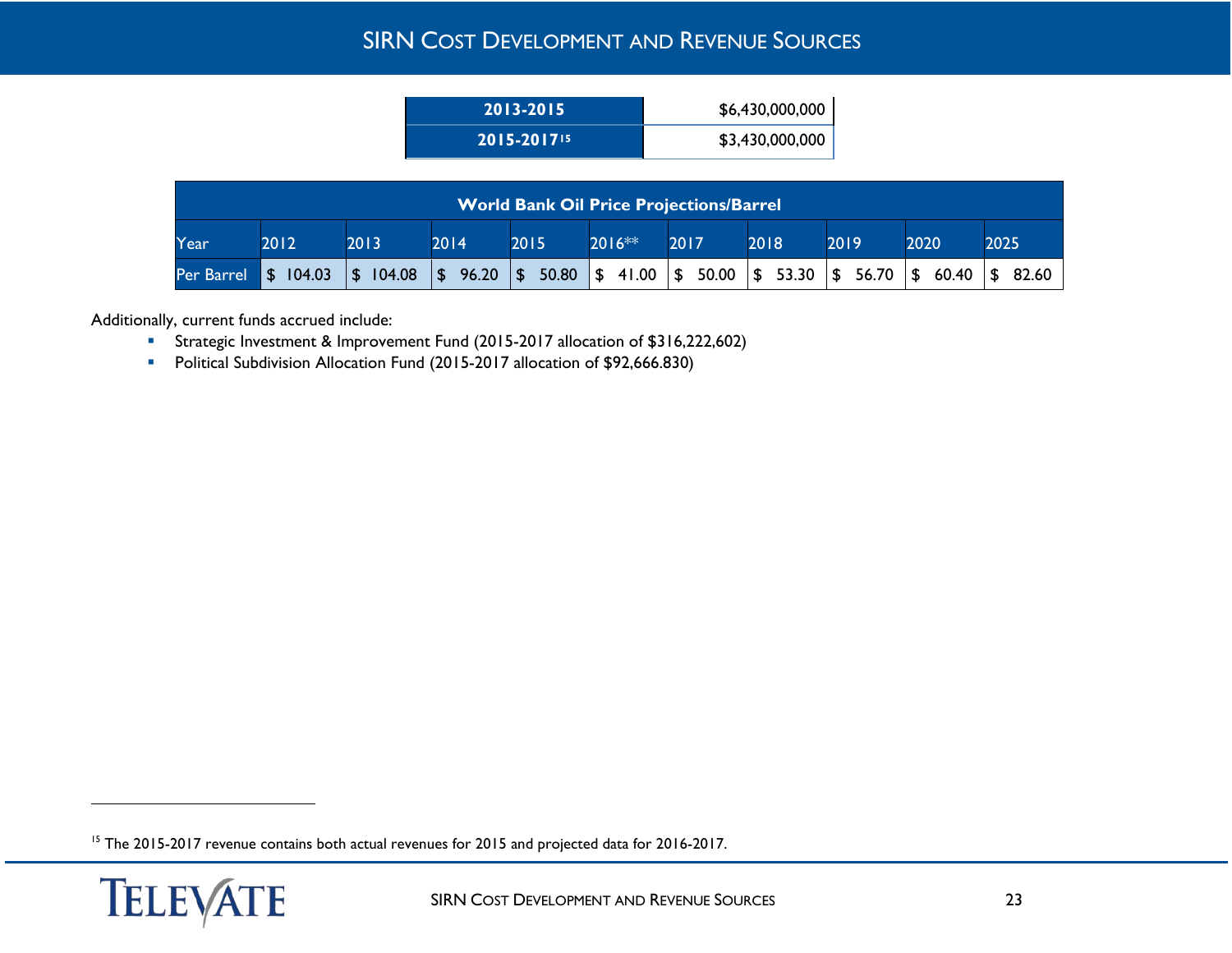

#### <span id="page-23-0"></span>User Fees

Several LMR system operators at the state and local levels assess a one-time, monthly or annual fees to support radio networks. Typically, given the high overall cost of LMR systems per user, those fees are to used supplement a portion of the recurring operational fees. Monthly fees range from \$15 – \$50. The proposed SIRN cost-sharing models (See deliverable 5.3) suggest a portion of the overall capital and operational costs be covered by local entities. These entities may pursue a subscription-based approach to raise those costs.

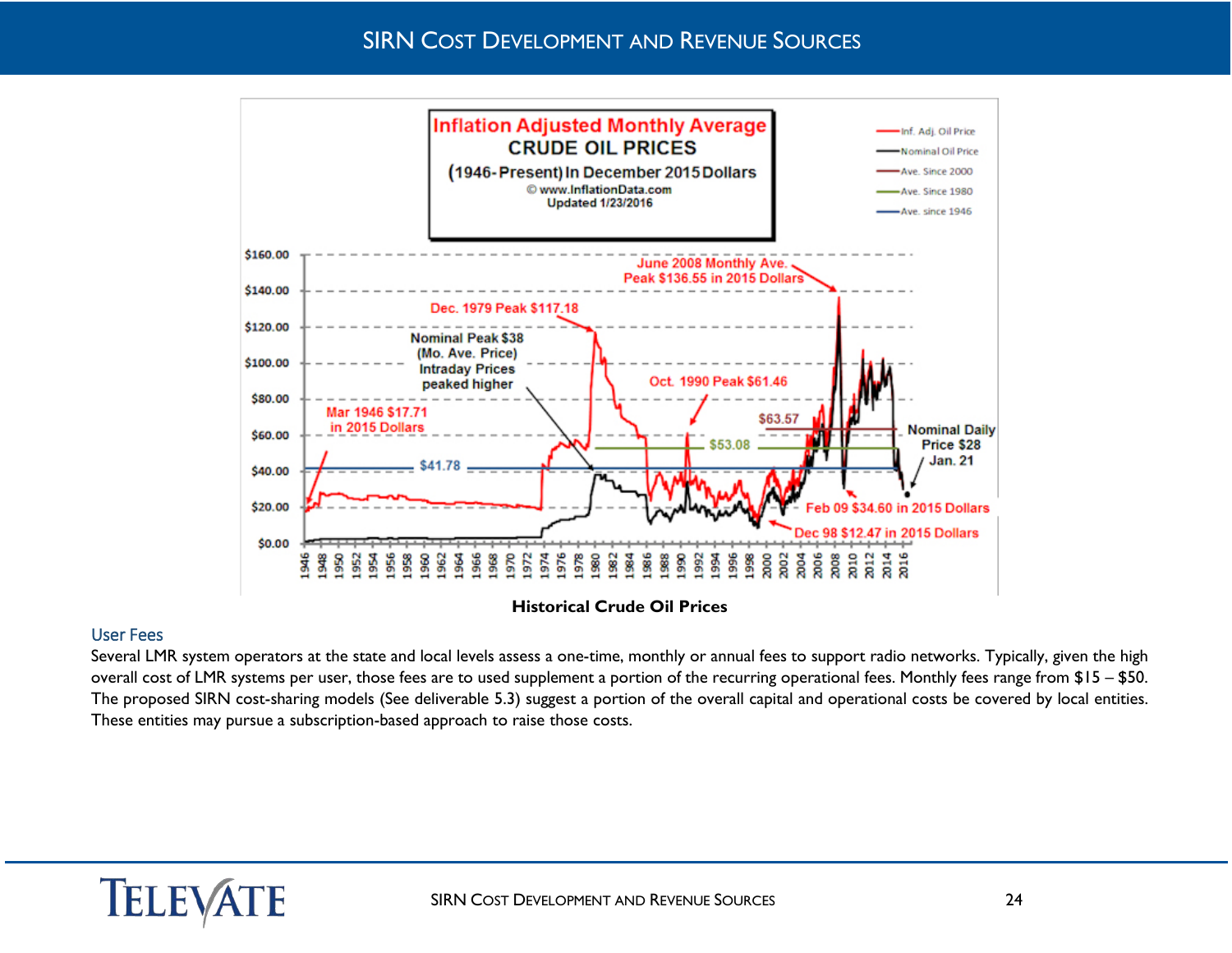## <span id="page-24-1"></span><span id="page-24-0"></span>**RECOMMENDED SOURCES ESTIMATED REVENUE SUMMARY**

The following table provides possible incremental changes to each of the funding sources discussed above and the corresponding estimated annual revenue.

| Option                           | Proposed Changes and Estimated Annual Revenue                                                                                                                    | % SIRN Cost <sup>16</sup> | Probability            |
|----------------------------------|------------------------------------------------------------------------------------------------------------------------------------------------------------------|---------------------------|------------------------|
| Cigarette Tax Increase           | <b>50.25 Per Pack <math>\rightarrow</math> \$14 M</b><br><b>50.50 Per Pack <math>\rightarrow</math> \$28 M</b><br>$\bullet$ \$1.00 Per Pack $\rightarrow$ \$56 M | $-70%$<br>145%<br>■ 290%  | Medium/High            |
| Hotel Lodging Tax                | ■ \$0.50 Per Night $\rightarrow$ \$ 1.5 – 2.0 M<br><b>5 \$1.00 Per Night <math>\rightarrow</math> \$3 - 4.0 M</b>                                                | 10%<br>$-20%$             | Low/Medium             |
| <b>Traffic citation Increase</b> | <b>Double <math>\rightarrow</math> \$3.5 M</b><br>■ Triple $\rightarrow$ \$7 M<br>$\bullet$ Quadruple $\rightarrow$ \$ 10.5 M                                    | 18%<br>$-35%$<br>$-55%$   | Medium                 |
| Driver's License Fee             | $\bullet$ \$10 Increase $\rightarrow$ \$5.2 M<br><b>SI5</b> Increase $\rightarrow$ \$7.9 M                                                                       | $-27%$<br>■ 42%           | Low                    |
| Vehicle Registration Fee         | $\bullet$ \$10 Increase $\rightarrow$ \$8.4 M<br>$\bullet$ \$15 Increase $\rightarrow$ \$12.7 M                                                                  | $-45%$<br>$-65%$          | Medium                 |
| 911 Fee                          | <b>• Depends on County</b>                                                                                                                                       |                           | Medium (for PSAP Only) |
| <b>Gas Tax Increase</b>          | <b>2.5c Per Gallon <math>\rightarrow</math> \$12 M</b><br><b>5 5c Per Gallon <math>\rightarrow</math> \$24 M</b>                                                 | $-65%$<br>125%            | Low/Medium             |
| Alcohol Tax Increase             | $\blacksquare$ 10c Per Gallon $\rightarrow$ \$3.4 M<br><b>20c per Gallon <math>\rightarrow</math> \$6.8 M</b>                                                    | 18%<br>$-36%$             | Low/Medium             |

<sup>&</sup>lt;sup>16</sup> As a percentage of the projected combined capital and operational costs of SIRN. As illustrated in the table, several sources could be used to cover a substantial percentage of SIRN; alternatively, certain proposed sources could cover the full amount.